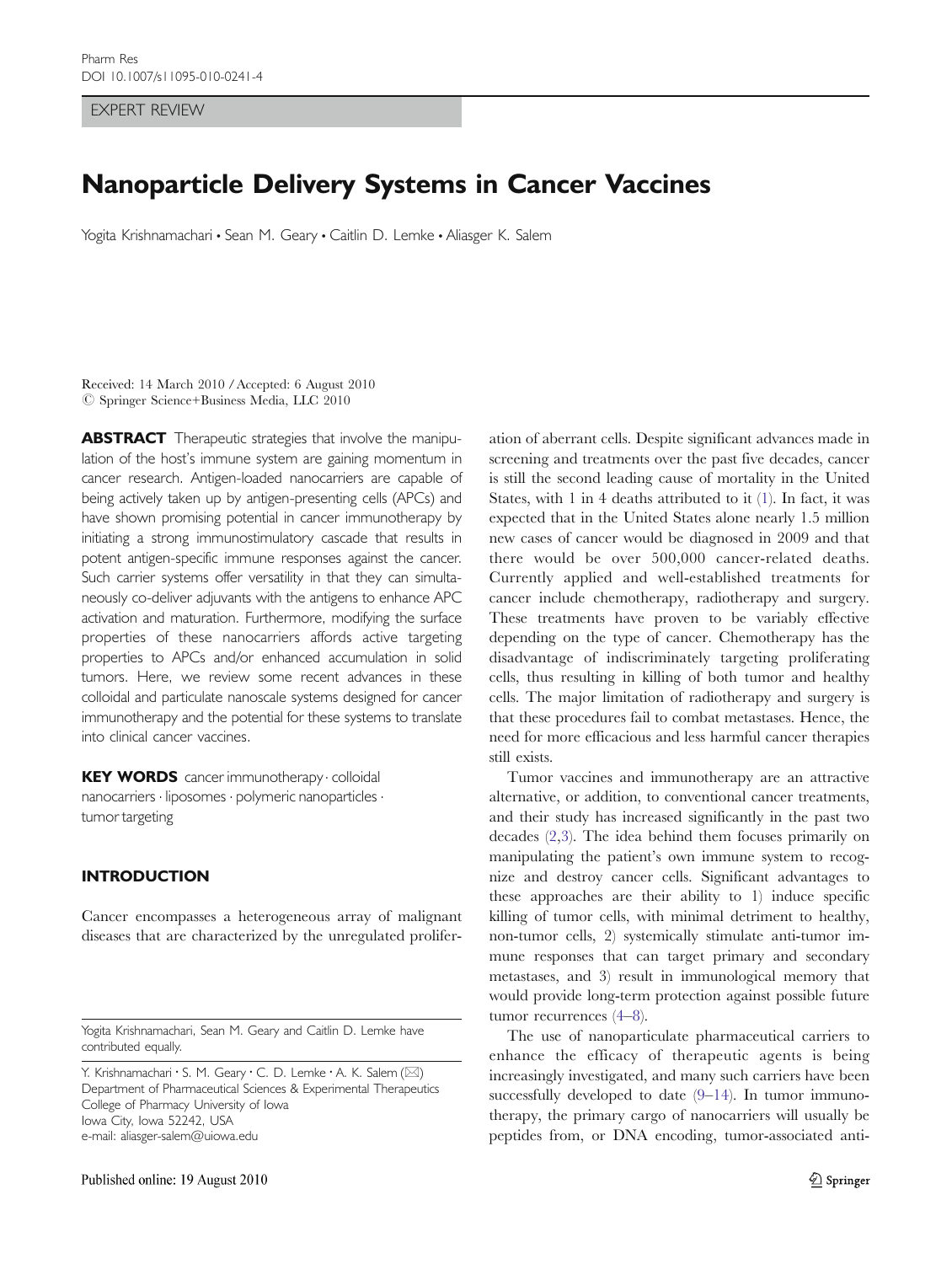| Nanocarrier                                    | Advantages                                                                                                                                                                                                                                                                                    | Disadvantages                                                                                                                                                                                                          | Latest progress (as cancer vaccines)                                                                                                                                                                                                                            |
|------------------------------------------------|-----------------------------------------------------------------------------------------------------------------------------------------------------------------------------------------------------------------------------------------------------------------------------------------------|------------------------------------------------------------------------------------------------------------------------------------------------------------------------------------------------------------------------|-----------------------------------------------------------------------------------------------------------------------------------------------------------------------------------------------------------------------------------------------------------------|
|                                                |                                                                                                                                                                                                                                                                                               |                                                                                                                                                                                                                        |                                                                                                                                                                                                                                                                 |
| Conventional<br>liposomes                      | • I.V. administration targets APCs<br>of spleen and liver macrophages<br>(41)<br>· Biodegradable/biocompatible <sup>a</sup>                                                                                                                                                                   | · Suboptimal encapsulation of<br>water-soluble proteins (39) <sup>a</sup><br>• Readily cleared by RES<br>• Expensive to manufacture <sup>a</sup><br>• Not stably stored <sup>a</sup>                                   | • Clinical phase I (ImmTher) (42)                                                                                                                                                                                                                               |
| Cationic liposomes-<br>DNA complexes<br>(CLDC) | • Increases immunopotency of<br>CpG (56)<br>• Strong inducer of innate<br>immunity and nonspecific tumor<br>or NK-mediated immunity<br>(185)                                                                                                                                                  | • Potential for cellular toxicity<br>(53, 54)                                                                                                                                                                          | • Allovectin-7 (Plasmid encoding HLA-B7/beta2<br>microglobulin) (60)                                                                                                                                                                                            |
| Stealth liposomes                              | • Increased circulation time                                                                                                                                                                                                                                                                  |                                                                                                                                                                                                                        | • DC-targeting liposomes prophylactically<br>prevent lung metastases in mice (52)                                                                                                                                                                               |
| Archeosomes                                    | • Biodegradable/biocompatible<br>(68)                                                                                                                                                                                                                                                         | • Suboptimal encapsulation of<br>water soluble proteins                                                                                                                                                                | • Anti-tumor activity in murine tumor<br>therapeutic vaccination study (64,65)                                                                                                                                                                                  |
|                                                | • Increased cross-presentation<br>(66)<br>• Intrinsic adjuvant properties (61)<br>• Stably stored (compared to<br>other liposomes)                                                                                                                                                            | • Rapidly cleared if administered<br>i.v. or orally $(63)$                                                                                                                                                             |                                                                                                                                                                                                                                                                 |
| Fusogenic liposomes                            | • Increased uptake by APCs<br>• Increased cross-presentation                                                                                                                                                                                                                                  |                                                                                                                                                                                                                        | • Prophylactic studies in murine melanoma<br>model $(75)$                                                                                                                                                                                                       |
| <b>Viruses</b>                                 | · Highly immunogenic (capable of<br>stimulating the adaptive and the<br>innate arms of the immune<br>response)                                                                                                                                                                                | • Can be excessively immunogenic<br>• Not suitable for repetitive use or<br>gene therapy<br>• Potential danger of reversion to<br>virulent form<br>• Potential contamination with<br>replication competent virus (186) | • Phase II Vaccinia/fowlpox prime/boost (PSA,<br>B7.1, ICAM-1, LFA-3) (78,79)<br>• Phase II/III clinical trials colorectal, renal and<br>prostate cancers MVA-5 T4 (80)<br>· Phase II clinical trial non-small-cell lung cancer<br>MVA-MUCI-IL-2 (Tg4010) (187) |
| Virus-like particles                           | • Immunogenic-activate innate<br>and adaptive arms of IR                                                                                                                                                                                                                                      | • Safety concerns with respect to<br>degree of activation of innate arm.                                                                                                                                               | • Gardisil® is a marketed vaccine against human<br>papilloma virus (HPV) (87,88)                                                                                                                                                                                |
|                                                | • Safer than viruses<br>• Relatively easy, efficient and<br>inexpensive to produce<br>• Prophylactically effective                                                                                                                                                                            | • Applicable only to cancers of viral<br>origin                                                                                                                                                                        |                                                                                                                                                                                                                                                                 |
| Virosomes                                      | • Preferentially target MHC class I<br>presentation pathway (90)<br>• Upregulate costimulatory<br>molecules on APCs/ generate<br>Th I-type response (91)                                                                                                                                      | • Suboptimal loading capacity (93)                                                                                                                                                                                     | • Can generate CTLs in vitro to TAAs (91)<br>• Phase I trial-breast cancer using Her2/neu<br>peptide in IRIV (92)                                                                                                                                               |
| Chimeric virosomes                             | • Improved loading capacity<br>compared to conventional<br>virosomes (94)                                                                                                                                                                                                                     |                                                                                                                                                                                                                        | • CIRIV could generate TAA-specific CTL<br>responses in vitro (94)                                                                                                                                                                                              |
| PLGA                                           | · Biodegradable/biocompatible<br>• Efficient passive DC targeting<br>(188)<br>• Stably stored<br>• Easily scaled up for<br>pharmaceutical manufacture<br>• Prolonged pulsatile release<br>• Can deliver antigens that are<br>presented by both MHC class I<br>and MHC class II pathways (108) | • Negligible adjuvant properties<br>· Potentially expensive to clean-up<br>for clinical use.<br>· During microencapsulation select<br>proteins can degrade                                                             | • Therapeutic anti-tumor (B16) effect in mice of<br>PLGA co-encapsulting TRP2 and Lipid A (117)                                                                                                                                                                 |
| Acid-degradable<br>hydrogel-based<br>particles | · Biodegradable/biocompatible<br>· Increased intracellular delivery of<br>antigen to APCs                                                                                                                                                                                                     | • Negligible adjuvant properties                                                                                                                                                                                       | · Vaccination with OVA-loaded particles induced<br>tumor immunity in murine studies (122,124)                                                                                                                                                                   |

<span id="page-1-0"></span>Table I Advantages, Disadvantages and Indications for Various Types of Nanocarriers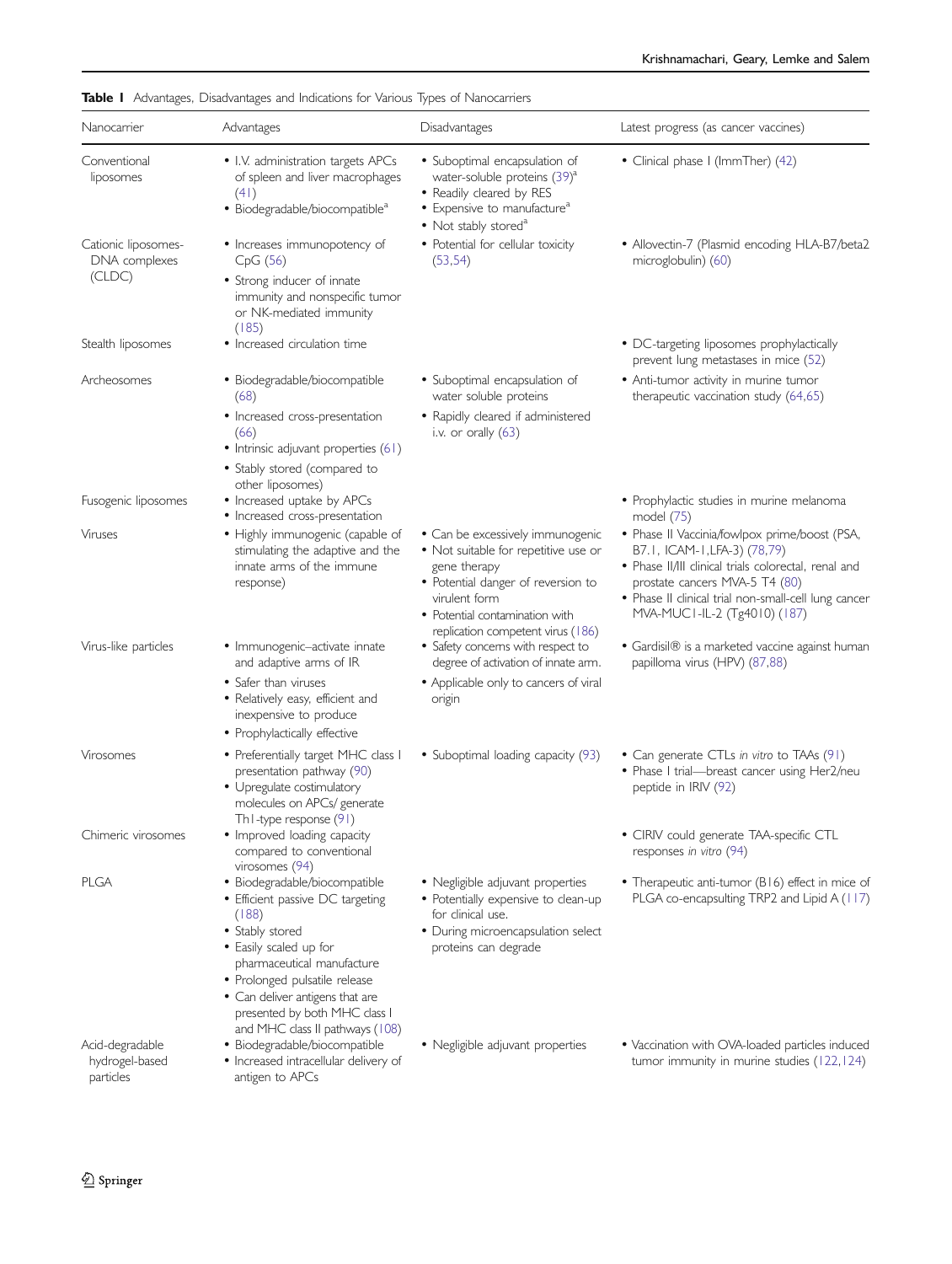#### Table I (continued)

| Nanocarrier                    | Advantages                                                                                               | Disadvantages                                                                            | Latest progress (as cancer vaccines)                                                                                                                           |
|--------------------------------|----------------------------------------------------------------------------------------------------------|------------------------------------------------------------------------------------------|----------------------------------------------------------------------------------------------------------------------------------------------------------------|
| PBCA particles                 | • Biodegradable/biocompatible<br>• Readily modified to allow<br>delivery across the BBB<br>(130, 131)    | • Negligible adjuvant properties<br>• Rapid clearance of unmodified<br>particles in vivo | • Delivery of TGF-beta antisense ODN via<br>particles enhanced survival in a rat glioblasto-<br>ma model (136)                                                 |
| Gelatin-based<br>nanoparticles | • Biodegradable/biocompatible<br>• Ease of manufacture                                                   | • Negligible adjuvant properties                                                         | • Particles loaded with CpG and OVA induced<br>tumor immunity in mice (148)                                                                                    |
|                                | • Readily modified                                                                                       |                                                                                          |                                                                                                                                                                |
|                                | • Pyrogen free                                                                                           |                                                                                          |                                                                                                                                                                |
| <b>Nanoemulsions</b>           | • Thermodynamically stable<br>• Non-toxic<br>• Ease of manufacture                                       |                                                                                          | • TAA-loaded nanoemulsion vaccines induced<br>tumor immunity in murine models of gastric<br>cancer (152) and melanoma (153-156)                                |
|                                | • Efficient antigen encapsulation<br>• Long circulatory times in vivo &                                  |                                                                                          |                                                                                                                                                                |
|                                | increased uptake by APCs                                                                                 |                                                                                          |                                                                                                                                                                |
| y-PGA nanoparticles            | • Biodegradable/non-toxic<br>• Ease of manufacture                                                       |                                                                                          | • Anti-tumor effect of Eph2A-loaded y-PGA<br>particle vaccine in mice (165)                                                                                    |
|                                | • Intrinsic adjuvant properties                                                                          |                                                                                          |                                                                                                                                                                |
| Magnetite particles            | · Enhances TAA presentation via<br>MHC class I pathway<br>· Stimulates tumor-specific T cell<br>activity | • Non-biodegradable                                                                      | • Therapeutic anti-tumor effect in mice when<br>administered alone (183) or when combined<br>with cytokine treatment (172) or DC immu-<br>notherapy (178, 179) |
|                                |                                                                                                          |                                                                                          | · Phase I/II trials-chemo-immunotherapy com-<br>bined with particles for melanoma treatment<br>(182, 184)                                                      |

 $a<sup>a</sup>$  These remarks are applicable to liposomes in general

gens (TAAs). TAAs are proteins inappropriately or aberrantly expressed by tumor cells but not generally found in normal tissue. It is now widely accepted that most tumors express TAAs, and it has been demonstrated through multiple animal tumor studies that the immune system can be triggered to recognize these TAAs as non-self and thereby affect a specific anti-tumor response [\(15](#page-17-0),[16\)](#page-17-0). From an immunotherapeutic perspective, it would be desirable to develop novel carriers, carrying TAAs, that can either actively or passively target professional APCs, known as dendritic cells (DCs), resulting in the generation of a strong tumor-specific cytotoxic CD8+ T lymphocyte (CTL) response. The targeting and consequent activation of DCs is of particular importance, as DCs are potent initiators of immune responses. In order to achieve a potent anti-tumor CTL response, it is necessary to activate DCs to generate a pro-inflammatory (Th1) response. Such a response involves the generation of IFN-γ-producing T lymphocytes. Additionally, nanocarriers can be designed to target the tumor itself, resulting in a site-specific accumulation of the TAA and/or adjuvants and providing a controlled release for development of long-term antigenic memory [\(17](#page-17-0)). Nanoscale carriers have the potential for addressing all the above-mentioned goals due to their physico-chemical properties and ease of modification to improve tumor targetability [\(18](#page-17-0)–[29](#page-17-0)). Nanocarriers offer unique advantages over the administration of the soluble form of the antigen. These include 1) protection of the drug/antigen/adjuvant from premature enzymatic and proteolytic degradation, 2) enhanced absorption of the drug/antigen/adjuvant into targeted tumor tissue either by the EPR effect or via active targeting with the use of ligands, and 3) ability to control the pharmacokinetic and drug/antigen/adjuvant tissue distribution profile and enhance cellular uptake by DCs to trigger a strong immunostimulatory cascade. Furthermore, these nanoscale carriers offer the unique advantage of multi-component loading, which is of considerable significance, particularly in immunotherapy, where simultaneous delivery of antigens, immunoadjuvants and targeting ligands is optimal [\(11,17](#page-17-0),[30](#page-17-0)). Additionally, due to their large surface area, these nanocarriers can be surface functionalized with relative ease. The smaller size affords a large surface-to-volume ratio, thus increasing the efficiency of reaction kinetics and multiple surface derivatizations. The fabrication of such multifunc-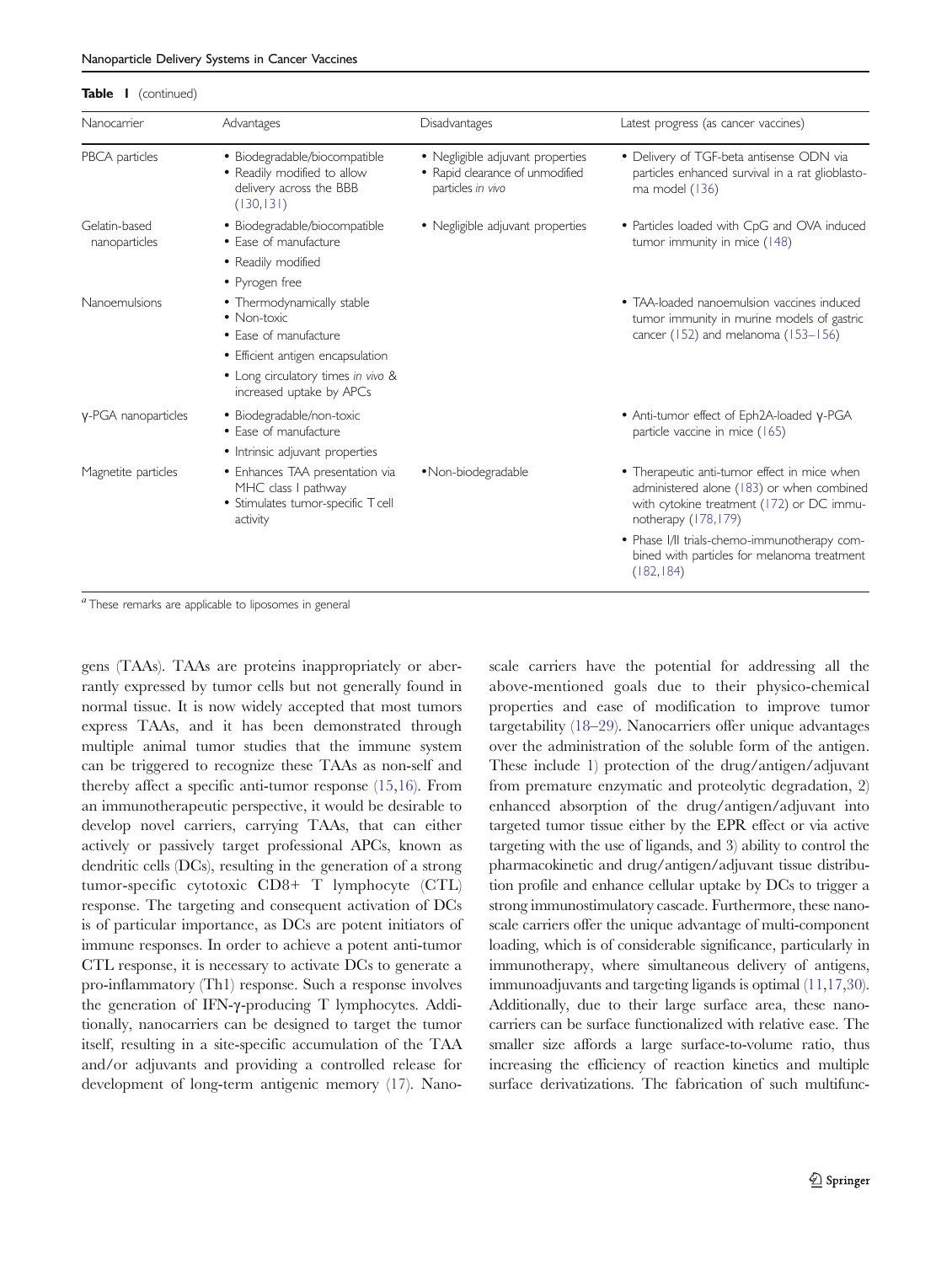tional nanocarriers with controlled properties often requires the conjugation of proteins, peptides, polymers, cellpenetrating moieties, reporter groups and other functional and targeting ligands to the carrier surface. This modification is usually simple and in most cases proceeds via a non-covalent hydrophobic interaction or by covalent conjugation of proteins and peptides onto the nanocarrier surface [\(14,31](#page-17-0)–[34\)](#page-17-0). Thus, the simplicity of design and use, coupled with multifunctionality makes nanoparticulates a versatile and attractive carrier system for tumor vaccines and immunotherapy. Here, we discuss recent progress on the use of a variety of different classes of nanocarriers in immunotherapeutic applications. These include liposomes, viruses, particles prepared from biodegradable or natural polymers, and inorganic particles (Table [1](#page-1-0)).

# LIPOSOMES

Liposomes are spherical unilamellar/multilamellar lipid vesicles usually made from one or more phospholipid bilayers and contain an aqueous center ([19,35](#page-17-0)–[38\)](#page-17-0). They have many uses, including drug delivery for cancer and vaccination with antigens or DNA. Liposomes can be used as carriers for vaccine delivery where antigenic stimuli are 1) encapsulated in the core, 2) embedded in the bilayer or 3) adsorbed or engrafted to the outer surface. In addition to antigenic stimuli, liposomes can also be designed to carry adjuvants that will stimulate the innate arm of the immune response and enhance anti-tumor immunity, since it is generally recognized that conventional liposomes have only modest or no intrinsic immunoadjuvant properties. One well-recognized limitation of liposomes in general is their low entrapment efficiencies for water-soluble antigens [\(39](#page-17-0)). In such cases, in order to improve entrapment efficiencies, it is often encumbent on the researcher to optimize the manufacturing method and/or alter the antigen properties, without affecting antigenicity. Many variations of liposomes have been studied with respect to their vaccine potential. Since the primary target of these vaccines is usually DCs, the design of liposomes is therefore based on their ability to activate and/or deliver antigen to these cells. Liposomes carrying immunogenic peptides are capable of fusing with the membranes of DCs or being pinocytosed. Some of the protein is processed via the cytoplasmic MHC class I pathway, while some is processed through the endosome/ lysosome MHC class II pathway. Below, we have subcategorized different liposomes based on their chemical properties; however, these groups are not always mutually exclusive. Other liposomal categories, such as niosomes, transferosomes and vesosomes, are not covered in this review due to the lack of research implementing these nanocarriers as tumor vaccines; however, their potential use as transcutaneous cancer vaccines has recently been discussed [\(40](#page-17-0)).

#### Conventional Liposomes

Conventional liposomes are composed of neutral lipids and phosphatidylcholine and are relatively non-toxic. However, they suffer from having a short systemic half-life, as they are readily cleared by the reticular endothelial system (RES) ([41\)](#page-17-0). This is a definite drawback if trying to target the tumor directly with the liposomal cargo (e.g chemotherapeutic drugs or cytokines to induce DC tumor infiltration). However, targeting the macrophages of the RES in spleen and liver does have therapeutic potential. For example, conventional liposomes harboring a muramyl dipeptide derivative (ImmTher®) promoted macrophage tumoricidal activity against Ewing's sarcoma and was shown to have anti-tumor activity in phase I trials against lung and liver colorectal metastases [\(42](#page-17-0)). One of the most advanced liposome carriers, in terms of clinical trials, is BLP25 (or Stimuvax®), which comprises conventional liposomes, Lipid A adjuvant and a MUC1 peptide (a 25-mer) [\(43](#page-17-0)). MUC1 is a mucinous transmembrane glycoprotein that becomes overexpressed in many types of cancer, particularly adenocarcinomas (reviewed by [\(44](#page-17-0))). In addition to overexpression, this protein becomes aberrantly glycosylated, resulting in the exposure of normally cryptic epitopes. It is the exposure of the protein core of MUC1 that is being exploited by this vaccine. BLP25 is a lipopeptide comprising 25 amino acids representing the exposed core of MUC1. This 25-mer has been palmitoylated to facilitate insertion into the liposome. The liposome itself is a combination of cholesterol, dimyristoyl phosphatidylglycerol, dipalmitoyl phosphatidylcholine and the immunoadjuvant monophosphoryl Lipid A (MPL). MPL is a much less toxic derivative of a lipopolysaccharide that is capable of stimulating APCs through Toll-like receptor-4 (TLR-4) ([45,46\)](#page-17-0). Preclinical studies revealed the vaccine's capacity for inducing human CTL responses ([47\)](#page-17-0). Phase I and II clinical trials have revealed low toxicity and enhanced survival of patients with an advanced form of non-small-cell lung cancer (NSCLC, stage III). Administration involved repeated weekly doses delivered subcutaneously ([48\)](#page-17-0). A randomized phase III study using BLP25 is currently underway.

#### Stealth Liposomes

Stealth liposomes, or long circulating liposomes, are liposomes that have been sterically stabilized, rendering them less readily opsonized and removed by the mononuclear phagocytes of the RES [\(41\)](#page-17-0). This steric alteration can be performed using polyethylene glycol (PEG). PEG-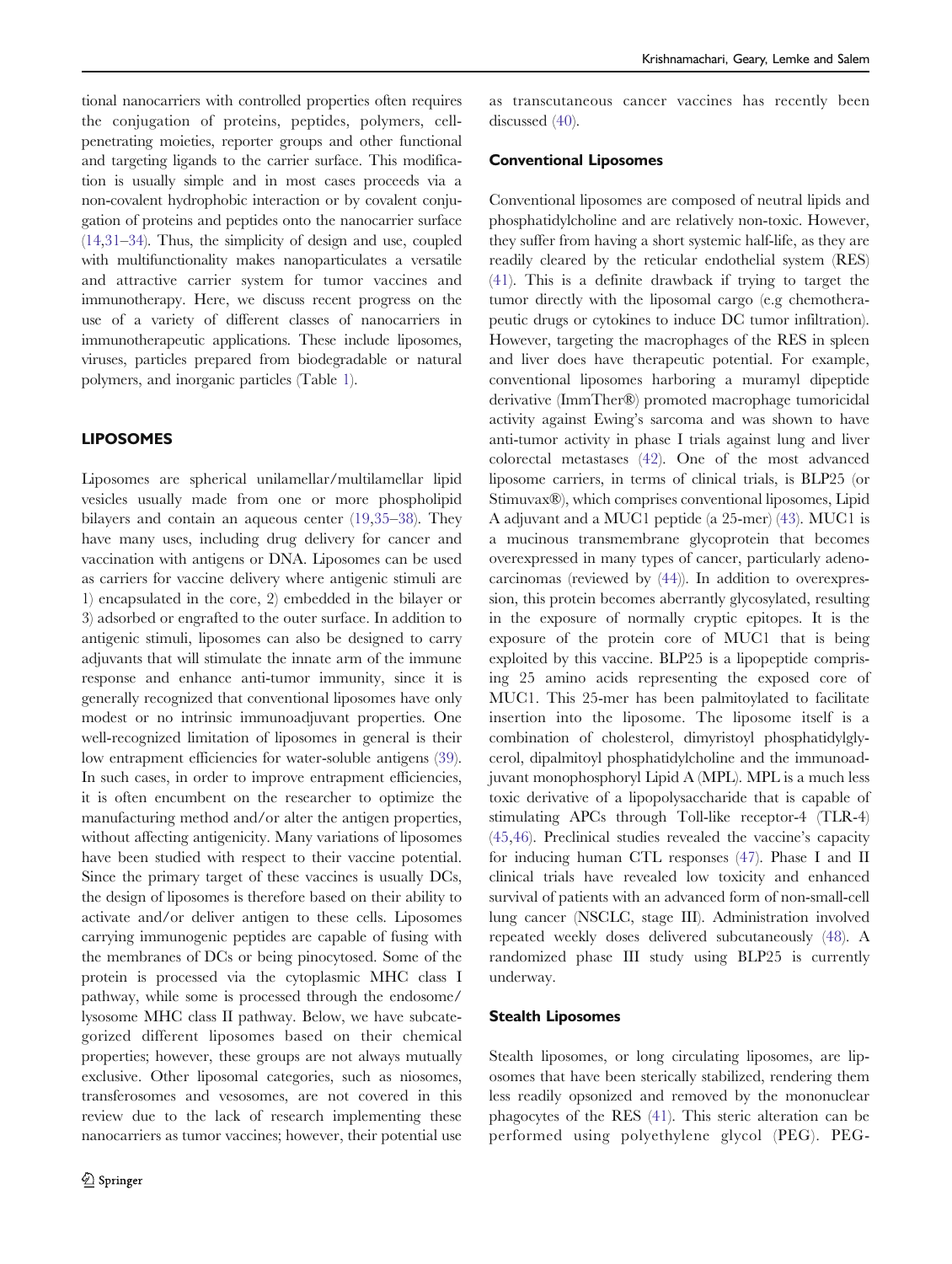modification of lipids has been shown to increase circulation time of liposomes and improve the CD8+ T lymphocyte response to antigen ([49,50](#page-17-0)). In an attempt to fabricate a liposomal formulation with an increased circulatory half-life for tumor immunotherapy, Altin and co-workers prepared stealth liposomes from a mixture of disteroyl phosphocholine (DSPC), cholesterol and disteroyl phosphoethanolamine (DSPE) with surface grafted PEG 750 [\(51](#page-18-0)). Furthermore, two peptides derived from highmobility box (HMGB1) protein were independently engrafted onto the liposomal surface to function as DCtargeting ligands that also induced activation and maturation of DCs. Mice were vaccinated intravenously with these stealth liposomes, which were also formulated to encapsulate ovalbumin (OVA) and were subsequently shown to induce OVA-specific IFN-γ-producing CD8+ T lymphocytes. Prophylactic or therapeutic anti-tumor potency was not investigated with these HMGB-OVA-liposomes. An earlier study by the same group showed that vaccination of mice intravenously with DC-targeting stealth liposomes (encapsulating OVA +/- LPS or IFN- $\gamma$ ) were capable of generating an anti-tumor response that protected against lung metastases by OVA-expressing B16 melanoma cells [\(52](#page-18-0)). Apart from demonstrating the effectiveness of using stealth liposomes, these studies showed that both targeting the DC and concomitantly providing danger signals with antigen are crucial in generating a tumor-specific CTL response and, consequently, tumor protection.

### Cationic Liposomes

Cationic lipids are another class of lipids that have received considerable attention from a cancer immunotherapy standpoint. Cationic lipids are amphiphilic molecules that consist of a charged head connected to a hydrophobic anchor via a carbon skeleton. The most common cationic lipids that are used in liposomes include 1,2-Dioleoyl-3-trimethylammoniumpropane (DOTAP), Dimethyldioctadecylammonium (DDAB) and N,N-dioleyl-N,N-dimethyl ammonium chloride (DODAC). Cationic liposomes, when compared to anionic or neutral liposomes, have been shown to possess a greater efficiency at 1) being internalized within DCs and macrophages and 2) inducing CTL responses in vivo (reviewed by [\(49](#page-17-0))). One drawback of cationic liposomes is their potential for inducing dose-dependent cellular toxicity [\(53,54](#page-18-0)). Additionally, it has been reported that cationic liposomes complexed with DNA are capable of triggering undesired macropage-mediated pro-inflammatory cytokine production [\(55](#page-18-0)).

Cationic liposomes-DNA-complexes (CLDC) comprise cationic lipids complexed with DNA and/or the TLR-9 agonist CpG. CLDCs were shown to have anti-tumor activity in various mouse tumor models by inducing both the innate and adaptive immune responses [\(56](#page-18-0)). To further enhance their tumor vaccine potential, the addition of TAAs and/or DNA-encoding immunostimulatory proteins may be included. The co-encapsulation of OVA antigen and CpG in cationic liposomes was shown to increase the immune response to OVA when compared to administration of unencapsulated OVA and CpG [\(57\)](#page-18-0). In a separate study, it was shown that co-administration of OVA with liposomeencapsulated CpG resulted in efficient uptake by DCs and macrophages and preferential localization to draining lymph nodes, resulting in the generation of OVA-specific CTLs and  $\dot{m}$  *in vivo* anti-tumor immunity [\(58](#page-18-0)). This group went on to show that the vaccination procedure was also effective when the syngeneic TAA, TRP-2, was used as the immunogen, instead of xenogeneic OVA, resulting in increased resistance to pulmonary metastasis by B16 melanoma cells. Here, the liposomes used were neutral at physiological pH but contained an ionizable amino lipid 1,2-Dioleoyl-3-dimethylammonium propane (DODAP) that facilitated encapsulation of CpG. An example of CLDCs being used in clinical trials is Allovectin-7®, a cationic liposome combined with plasmid DNA encoding HLA-B7 and beta-2 microglobulin. This was given intratumorally to patients with late stage melanoma in a phase II clinical trial and yielded a 9% overall response rate (complete and partial remissions) ([59](#page-18-0)). When a dose increase was made in a subsequent phase II clinical trial there was an 11.8% overall response rate, and phase III studies are underway (reviewed by [\(60\)](#page-18-0)).

## Archaeosomes

Archaeosomes are liposomes fabricated to comprise the unique glycerolipids of the nonpathogenic microbes, Archaea. These lipids possess an ether-linked isoprenoid phytanyl core which engenders membrane stability, thereby promoting potent immune memory. Additionally, the variable head domains of these glycerolipids have potent and unique APC-stimulating properties (reviewed by ([61\)](#page-18-0)). Preparation of archaeosomes is similar to liposomes in that the archaeal lipids are extracted using chloroform/methanol/ water from frozen-thawed Archeae ([62](#page-18-0)). Total polar lipids are precipitated using cold acetone and resuspended and stored in chloroform/methanol. Following dessication, hydration using water or phosphate-buffered saline with the antigen(s) to be encapsulated followed by size reduction results in multilamellar archaeosomes in the size range of 100– 150 nm. These archaeosomes are very stable when stored in suspension. Although rapidly cleared upon intravenous or oral administration, archaeosomes form a prolonged depot when injected subcutaneously and are consequently capable of promoting both Th1 and Th2 responses with long memories ([63\)](#page-18-0). The type of immune response appears to be dependent upon the strain of Archeae used as the source of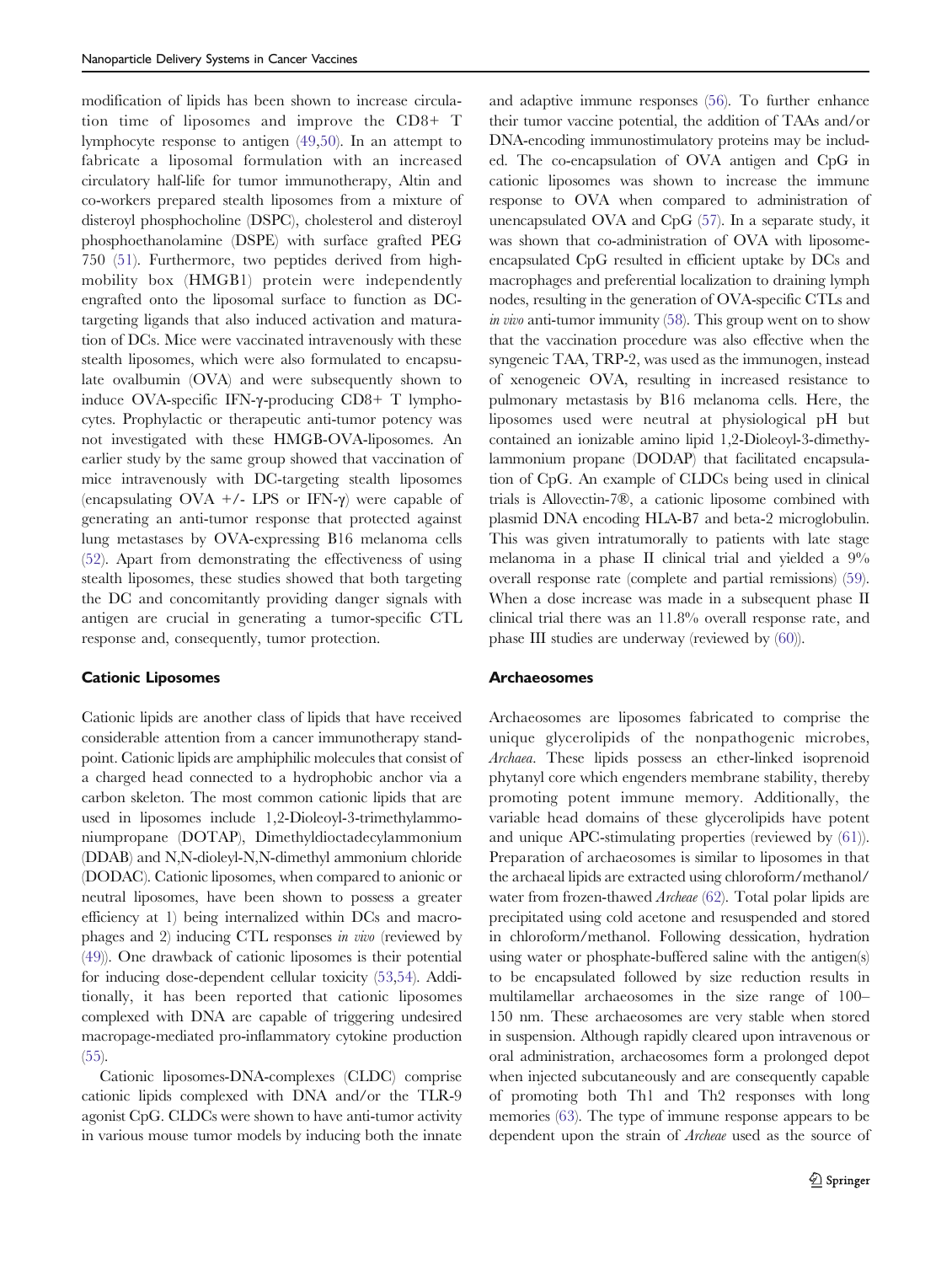lipids for the archaeosome. An inverse relationship has been reported in which those archaeosomes that promote a strong CTL response are only modest at evoking an antibody response and vice versa [\(64](#page-18-0)). This phenomenon seems to be at least partially due to the relative amounts of the archaeal lipid, caldarchaeol, that each strain possesses. The strain of Archeae known as Methanobrevibacter smithii has gained the most attention regarding cancer immunotherapy, since it is favorably rich in cardarchaeol, and the archaeosomes made from it are potent TLR-independent activators of CTLs ([64](#page-18-0)). In murine tumor models, using OVA as the encapsulated antigen, it has been shown that prophylactic vaccinations with archaeosomes increased survival times through the activation of antigen-specific CD8+ T lymphocytes [\(64](#page-18-0),[65](#page-18-0)). M. smithii-derived archaeosomes harboring antigen have been shown to be capable of cross-presentation, a phenomenon which conventional liposomes generally lack [\(66](#page-18-0)). Immune protection was also induced in a murine melanoma study where TAAs, TRP-2 or MART-1, were used ([64](#page-18-0)). In therapeutic studies using the OVA-expressing EG.7 tumor, increased survival was shown for mice injected twice posttumor challenge with archaeosomes carrying OVA [\(64](#page-18-0),[65](#page-18-0)). These studies also observed the intrinsic capacity of archaeosomes to recruit NK cells to the tumor site.

More recently, in an attempt to impart greater efficacy to the adjuvant properties intrinsic to archaeosomes, a series of novel synthetic archaeal glycolipids were used in murine vaccine studies [\(67\)](#page-18-0). An archaeal core lipid, archaeol, was used to generate a range of disaccharide archaeols with minor variations in their carbohydrate head groups. It was discovered that certain synthetic diglycosylarchaeols, such as beta-gentiobiosylarchaeol and betalactosylarchaeol, exacted potent CTL activity. Thus, synthetic archaeosomes could be specifically tailor-made to generate a certain type of immune response. Studies using archaeosomes in clinical cancer trials have not been attempted as yet. However, given the aforementioned findings, and that archaeosomes have been shown to be biocompatible, they appear to have the necessary credentials for further evaluation ([68\)](#page-18-0).

#### pH-Sensitive Liposomes

Liposomes can be designed such that they are pH sensitive, rendering them more capable of delivering peptides that get processed and presented through the endogenous/ cytosolic MHC class I pathway, while, in comparison, pHinsensitive liposomes tend to be processed through the MHC class II pathway [\(69](#page-18-0),[70\)](#page-18-0). The mechanism by which the former occurs is proposed to involve the liposome breaking up due to the low pH within the endosome and subsequently fusing with the endosome membrane, resulting in spillage of some of the liposome contents into the cytoplasm (reviewed by [\(71](#page-18-0))). The most commonly used lipid to fabricate such pH-sensitive liposomes typically involves a blend of phosphatidylethanolamine (PE) or its derivatives with compounds containing an acidic group (e.g. carboxylic group) or cholesterol hemisuccinate or oleic acid lipids. Although stable liposomes are formed at physiological pH, acidification triggers protonation of the carboxylic groups of the amphiphiles, reducing their stabilizing effect, leading to destabilization of liposomes under these conditions. pH-sensitive liposomes have significant potential for immunotherapeutic applications, but further studies evaluating their potential and limitations in vivo are necessary.

#### Fusogenic Liposomes

Fusogenic liposomes (FLs) are the result of the fusion of conventional liposomes with replication deficient (U.V. inactivated) Sendai virus. These liposomes are capable of fusing with a wide range of mammalian cell types, utilizing the Fusion (F) protein derived from the Sendai virus and delivering their contents directly into the cytoplasm [\(72](#page-18-0)). The method of preparation of FLs is relatively simple in that ultra-violet light-treated Sendai virus is allowed to fuse with conventional liposomes at a neutral pH at 37°C [\(73](#page-18-0)). FLs are separated from any unfused material by sucrose density gradient centrifugation. The diameter of these resultant unilamellar liposomes is ~380 nm, and electron microscopic analysis indicates that they possess a Sendai virus-like structure [\(74](#page-18-0)).

Studies on the efficacy of FLs as tumor vaccines have been limited to murine models at this stage. The lack of progress into clinical testing may be reflective of the small number of groups that are involved in using FLs as cancer vaccines or due to the paucity of therapeutic, as opposed to prophylactic, studies that have been performed. Prophylactic studies performed using the aggressive B16 melanoma cells have revealed an enhanced protective effect of FLs encapsulating tumor cell-lysate (TCL) when compared to conventional liposomes [\(75\)](#page-18-0). In brief, TCL/FLs (100 μg) were injected three times (each injection 1 week apart) intradermally into mice followed by tumor challenge one week later. Compared to conventional liposomes and TCL (plus CFA), which only offered a marginal degree of protection, TCL/FLs could slow the rate of tumor progression by 2–3-fold.

#### VIRUSES/VIRUS-LIKE PARTICLES/VIROSOMES

# Viruses

Viruses are infectious agents (15–400 nm in size) that encapsulate their genome in a protein coat which may or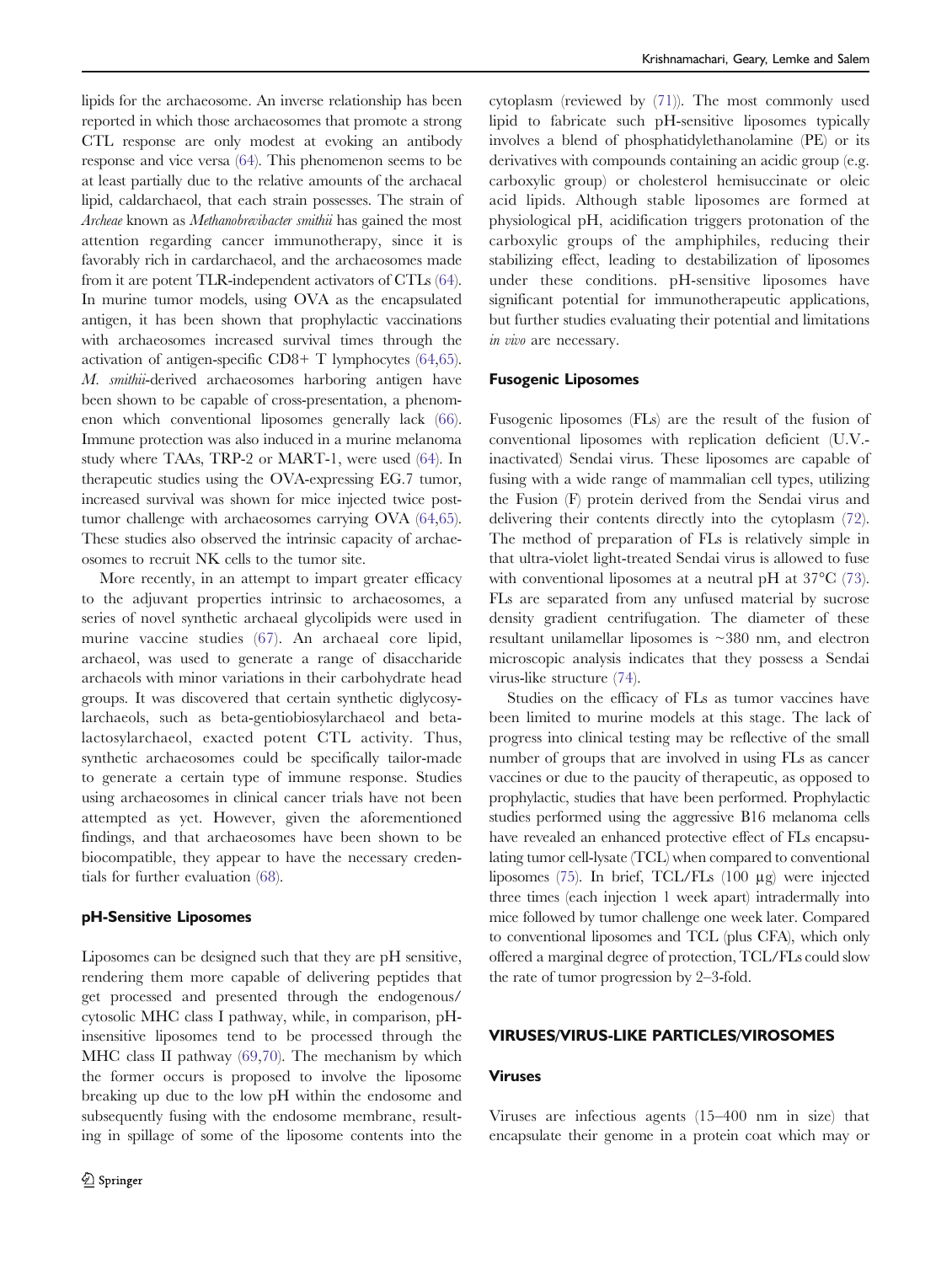may not be enclosed in host cell-derived lipid bilayers. The use of live attenuated viruses as vaccines has proven extremely successful in controlling and, in the case of smallpox, eradicating, numerous diseases (reviewed by [\(76](#page-18-0))). However, the situation with cancer is more problematic in that the majority of cancers (>80%) are not virally generated, and the immune response mounted against viral components of the vaccine are often undesirably potent and at the expense of the cargo. In order to trigger a long-term adaptive CTLmediated anti-tumor response, it is likely that repetitive doses of immunogen are required [\(77\)](#page-18-0). Should such a regime be necessary then first generation viral vectors, at least, would not be suitable. As a result, very few viruses have been used to date in clinical cancer trials. Those that have been used include phase II studies comparing vaccination alone with combined vaccination and chemotherapy on patients with metastatic androgen-independent prostate cancer [\(78](#page-18-0),[79](#page-18-0)). The vaccination procedure employed a prime/boost regime that involved priming with recombinant vaccinia virus vector containing four transgenes that included PSA, a known TAA, and three T cell co-stimulatory molecules, B7.1, ICAM-1 and LFA-3. The boost was performed using recombinant fowlpox virus vector containing the same four transgenes. The results of these studies indicated improved survival times for those patients with less aggressive disease. Another vaccine currently used in clinical trials is TroVax® (MVA-5 T4), a modified vaccinia Ankara virus (MVA) encoding the TAA 5 T4 (reviewed by ([80](#page-18-0))). 5 T4 is a cellsurface oncofetal antigen expressed in the placenta and rarely in healthy adult tissues. However, it is highly expressed by a number of adenocarcinomas. MVA is highly attenuated, replication deficient, and nonpathogenic, and it has a good safety profile. Preclinical murine tumor studies using a syngeneic colon carcinoma cell line expressing human 5 T4 showed that vaccination with  $T_{\text{ro}}V$ ax® intraperitoneally was effective both prophylactically and therapeutically ([81](#page-18-0)). Interestingly, the anti-tumor effect was dependent on CD4+ T lymphocytes and primarily mediated by antibodies rather than CTLs. Phase I and II studies are in progress in colorectal, metastatic renal and hormone refractory prostate cancers. Thus far, the indications are that this vaccine, while not significantly improving overall survival, was safe and promoted the production of 5 T4-specific CTLs ([80](#page-18-0)).

Adenoviral (Ad) vectors are one of the most efficient methods for gene delivery *in vivo* for vaccine applications. However, as for viral vectors in general, Ad vector use has been limited due to its activation of unwanted cellular, humoral and innate immune responses. Ad vectors are particularly efficient at stimulating innate immunity through both TLR-dependent and independent mechanisms leading to morbidly high levels of type I IFN-α and other inflammatory cytokines (reviewed by ([82\)](#page-18-0)). Additionally, due to the prevalence of adenovirus infections, a high proportion of the population already has neutralizing antibodies to the more commonly used Ad vectors such as Ad5 and Ad2. Nevertheless, there are significant advantages to using Ad vectors should these disadvantages be overcome. These include the ability of adenoviruses, as opposed to retroviruses, to infect both dividing and non-dividing cells without integrating into the genome of the host cell. Adenoviruses enter cells through ubiquitously expressed cellular receptors and are endocytosed in a clathrindependent fashion. They then escape the endosome and inject the genome through nuclear pore complexes into the nucleus, where it can be stably maintained and expressed. Another advantage of recombinant Ad vectors is that they can be grown to high yields under conditions suitable for manufacture for clinical use.

To overcome the potential for neutralizing antibodies rendering the vaccine ineffective, alternative rarer human serotypes of adenovirus, or even non-human Ad vectors, may be favorable. It was recently reported that the use of a second generation chimpanzee Ad vector (ChAd) carrying DNA encoding for TAAs was able to break tolerance in TAA-transgenic mice, resulting in anti-tumor activity that led to significant levels of protection [\(83](#page-18-0)). Specifically, one of the TAAs studied was Her-2/neu oncoprotein, a tyrosine kinase receptor overexpressed on several human cancers and associated with poor prognosis. Mice transgenic for rat Neu oncoprotein, and resultantly developing spontaneous mammary tumors, were shown to have significantly increased survival when administered with ChAd-rat neu. It was also shown that the vaccinations resulted in TAAspecific IFN-γ-producing CTLs.

#### Virus-Like Particles (VLPs)

VLPs are self-assembling non-infectious spheres comprising a viral coat but lacking the viral genome (reviewed by ([84\)](#page-18-0)). They have natural immunogenic properties making them a favorable option for vaccine strategies. Their safety profile is superior to that of attenuated viruses since they are noninfectious and do not replicate. VLPs can be safely, efficiently and often inexpensively manufactured for therapeutic use in a number of expression systems, including yeast, green plants (e.g. Tobacco mosaic virus) and attenuated gut flora [\(84](#page-18-0)). VLPs are capable of generating strong adaptive immune responses without the requirement of an additional adjuvant. Although their specific mechanism of action will vary depending upon the virus that VLPs are derived from, it is generally accepted that they are readily taken up by DCs via macro-pinocytosis and endocytosis and consequently trigger both the innate and adaptive arms of the immune response (IR). VLPs can stimulate IRs by both the MHC class I and II pathways (reviewed by [\(85](#page-18-0))). It has been suggested that enhanced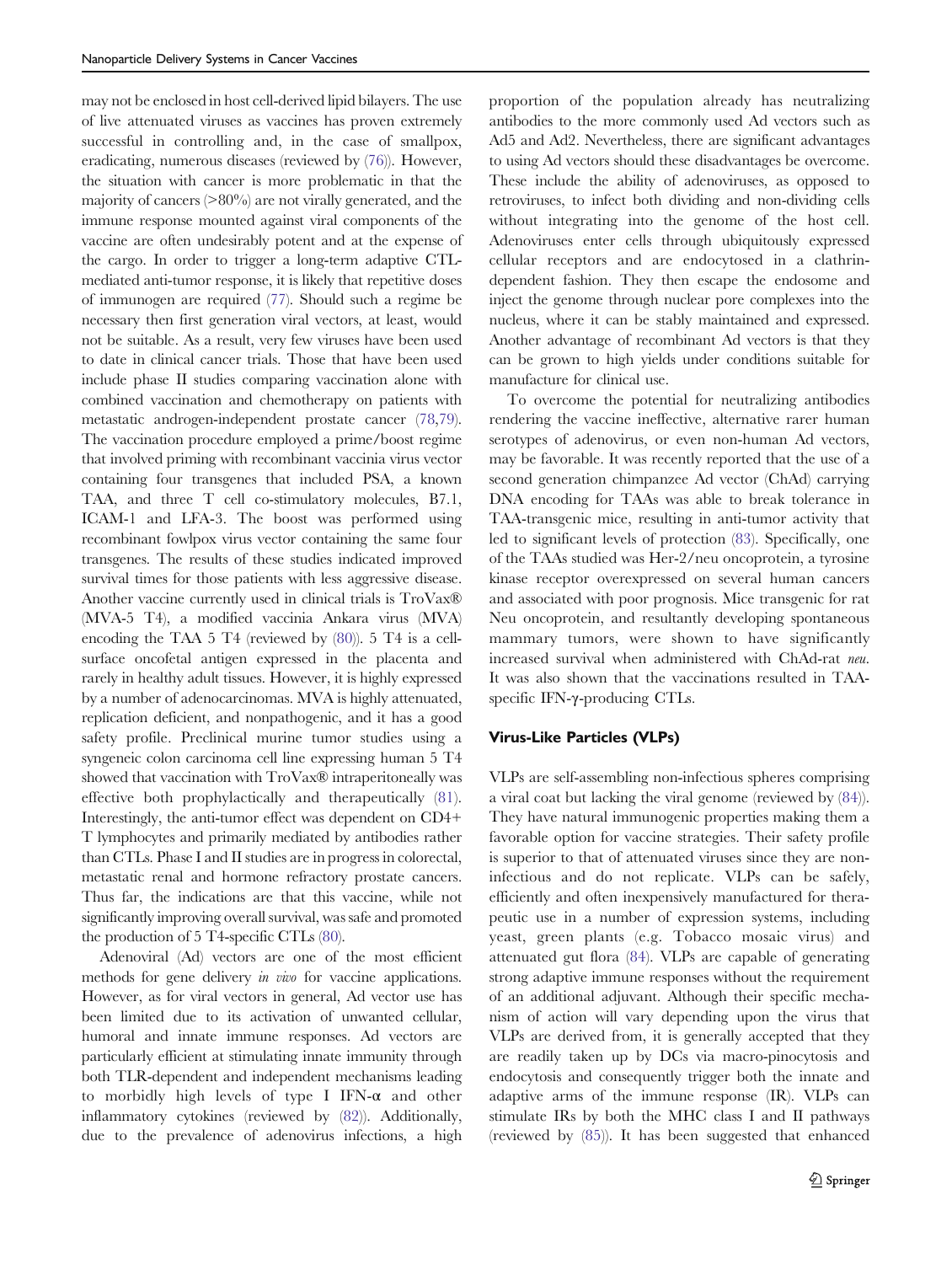MHC class I presentation occurs when VLPs possess envelope proteins that can enhance uptake via receptordependent fusion ([86\)](#page-18-0).

One notable VLP-based vaccine to have been licensed in the last decade is Gardisil®, a quadrivalent vaccine against human papilloma virus (HPV). HPV is a primary cause of cervical cancer, which is responsible for over a quarter of a million deaths worldwide per year. Gardisil® is made from a mixture of four recombinant HPV type-specific VLPs comprising the L1 major capsid proteins of HPV 6, 11, 16, and 18 which are synthesised in the yeast Saccharomyces cerevisiae ([87\)](#page-18-0). Both phase II and III (randomized, doubleblind, placebo-controlled) studies involving susceptible females revealed the vaccine to be highly protective ([87](#page-18-0)[,88](#page-19-0)).

VLPs by their nature are likely to be limited to prophylactic use for cancers of viral origin (<20% of total cancers). Although the potential for them to form sustained and effective neutralizing antibodies has been well documented, their capacity to induce strong cellular-based effective anti-tumor responses has not been thoroughly addressed.

## Virosomes

Virosomes are unilamellar lipid envelops, derived from viruses, that retain the viral fusogenic and antigenic properties but lack the viral genome. To date only two virosome vaccines have been licensed. These are both immunopotentiating reconstituted influenza virosomes (IRIVs) which protect against hepatitis A (Epaxal®) or influenza (Inflexal®). IRIVs are considered to be one of the more promising virosomes with regard to immunotherapy of cancers (reviewed by [\(89](#page-19-0))). They are approximately 150 nm in diameter and comprise a combination of natural and synthetic phospholipids along with influenza surface glycoproteins [\(90](#page-19-0)). A vital component of IRIVs is the influenza-derived hemagglutinin. Hemagglutinin has dual functions, each of which is carried out by a different subunit. The first subunit is responsible for attaching to the APC via sialic acid residues, while the second subunit promotes fusion of the endocytosed virosome within the endosome, resulting in the spillage of virosomal contents into the cytoplasm [\(90](#page-19-0)). IRIVs are also capable of upregulating costimulatory molecules such as CD80 and CD86 on the surface of DCs. In a preclinical study, CTL responses to a melanoma TAA (Melan-A/Mart1 $_{27-35}$ ) were induced by IRIVs loaded with the TAA. It was shown that the CTL response was both dependent on hemagglutinin-mediated delivery of antigen to the cytoplasm as well as antigen– independent activation of a CD4+ T helper response [\(91](#page-19-0)). In a separate study, an IRIV vaccination protocol based on those used for hepatitis A and influenza has recently undergone a phase I trial in patients with breast cancer ([92](#page-19-0)).

Here, IRIVs were generated, and the TAA, Her2/neu, was coupled to phosphatidylethanolamine and hemagglutinin and integrated into the virosome during reconstitution. The patients  $(n=10)$  used in this study had hormone-receptorpositive metastatic breast cancer and were receiving concomitant hormone therapy but no chemotherapy. Three intramuscular vaccinations were administered, and the primary and secondary endpoints of this phase I study, which were safety and immune responsiveness, respectively, were both met. In terms of immune responsiveness, it was established that anti-Her-2/neu antibodies were generated in 8/10 patients. Generation of a CTL-mediated response was not presented, although it was demonstrated that the vaccinations resulted in a significant lowering in the percentage of CD4+CD25+FoxP3+ T lymphocytes (T regs).

A major disadvantage of the more conventional virosomes, such as the IRIVs mentioned above, is the limited loading capacity for antigenic peptides ([93](#page-19-0)). It was demonstrated that the fusion of epitope-loaded conventional liposomes with IRIVs generated chimeric IRIVs (CIRIVs) that possessed a 30-fold greater loading capacity. The immunoadjuvant properties of the IRIV were retained, and the CIRIVs could generate TAA-specific CTL responses in vitro ([94\)](#page-19-0). These chimeric carriers were capable of being stably stored at 4°C for at least 1 month. CIRIVs represent a promising mode of generating anti-tumor immune responses to TAAs, and future clinical studies are anticipated.

Another of the virosomes to receive attention recently is the Sendai virosomes. They are vesicular nanoparticles that are reconstituted from Sendai viral envelops. Similar to IRIVs, Sendai virosomes express sialic acid binding proteins which allow for APC attachment. In addition, Sendai virosomes possess a fusion protein that promotes the fusion of the virosome with the plasma membrane, resulting in release of the virosomal contents into the cytoplasm. In one therapeutic study, virosomes (50–200 nm) encapsulating tumor antigens harvested from B16 melamoma cultures were capable of slowing the growth of B16 tumors [\(95](#page-19-0)). When the vaccine was applied intramuscularly, a tumorspecific CTL response was generated.

#### BIODEGRADABLE NANOPARTICLES

# Poly(D,L-lactic-co-glycolic Acid (PLGA) and Polylactide (PLA)

Poly(D,L-lactic-co-glycolic acid (PLGA) and polylactide (PLA) are biocompatible and biodegradable polymers that have FDA approval for human use. PLGA and PLA particles have shown great potential for protein, peptide and DNA delivery over the last two decades ([96](#page-19-0)–[98\)](#page-19-0). These particles are fabricated using techniques such as emulsifi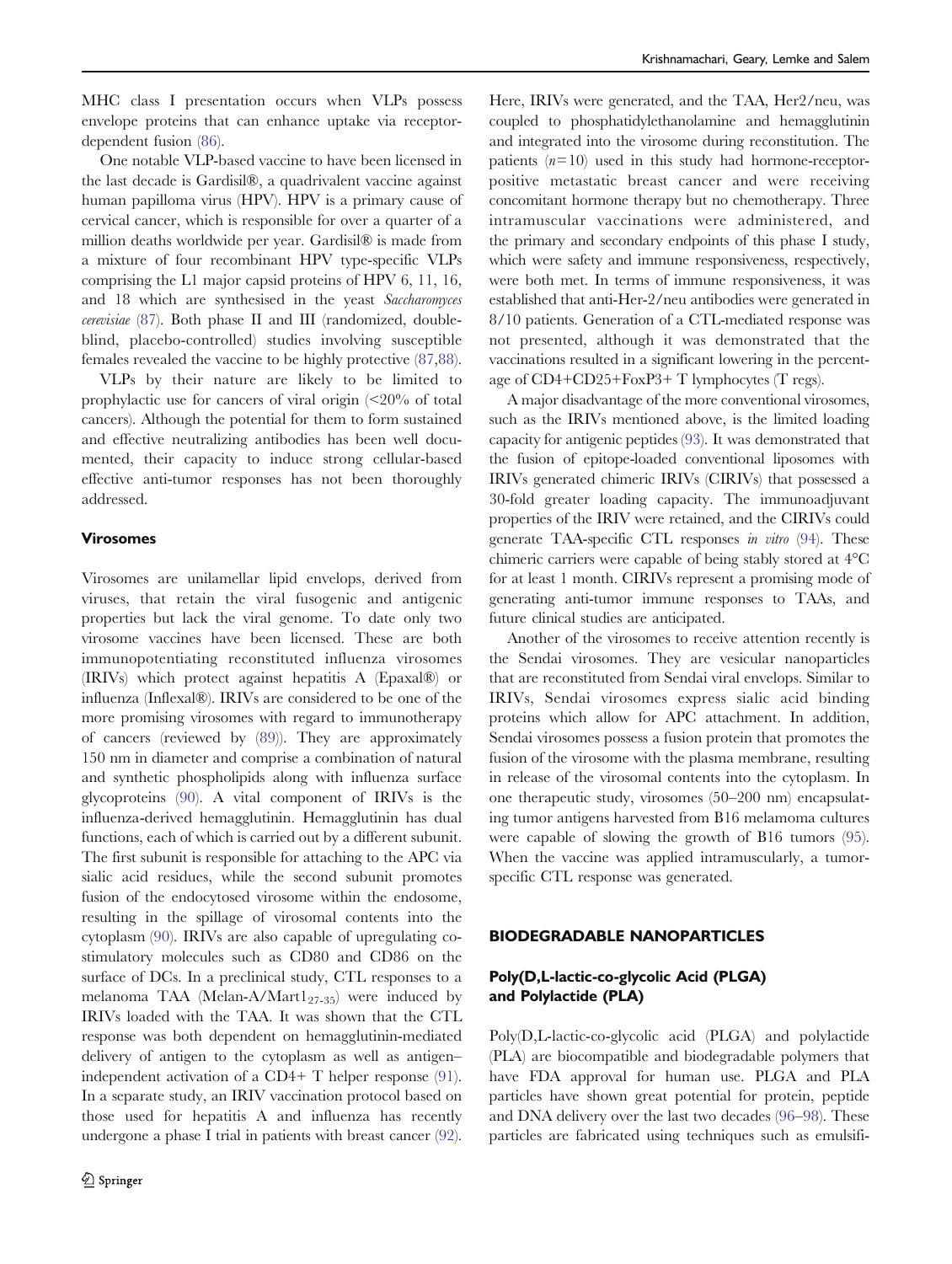cation/solvent evaporation ([99](#page-19-0)–[101\)](#page-19-0). Several studies have shown that careful control over the formulation parameters such as surfactant concentration and stirring speed can be used to optimize loading levels and particle sizes [\(30](#page-17-0),[33](#page-17-0)[,102](#page-19-0)–[105](#page-19-0)). The main advantages of using PLGA/ PLA particles, from a cancer vaccine/immunotherapeutic perspective, is that they provide a non-toxic, protective vehicle for co-delivery of antigens and adjuvant that can be released over a sustained period of time. In addition, these particles are efficiently internalized by APCs as they possess comparable dimensions to the pathogens that the immune system has evolved to combat [\(106\)](#page-19-0). Particulate antigens in the size range of  $0.1-10 \mu m$  can induce CTL responses through MHC class I cross-presentation of antigen via the phagosome-cytosol pathway of antigen presentation ([107](#page-19-0)). The mechanism of cross-presentation is unknown but appears to be independent of the chemical nature of the particle [\(108](#page-19-0)). Nevertheless, it has been specifically demonstrated that PLGA and PLA particles are capable of promoting cross-presentation of antigen in APCs ([109,110\)](#page-19-0).

The use of biodegradable particles in tumor immunotherapy has primarily involved PLGA particles, and they are therefore the primary focus here. PLGA particles were originally used for parenteral drug delivery due to 1) their capacity to protect their cargo from degradation and 2) their ability to prolong the release of their cargo. Early animal studies with PLGA vaccinations showed that a single subcutaneous injection of OVA entrapped in, rather than surface-attached to, PLGA particles 1.5 μm in size was a superior immunogen to soluble OVA ([111\)](#page-19-0). Specifically, the mice vaccinated with OVA-PLGA particles had enhanced levels of OVA-specific IgG which remained high for one year. These results were iterated by a separate group using OVA entrapped in PLGA particles of a larger average size  $(3.69 \mu m)$  ([112\)](#page-19-0). This group also showed that only one subcutaneous administration was necessary to generate a maximal OVA-specific antibody response and that the PLGA-OVA particles were more effective at inducing responses than complete Freund's adjuvant (CFA) combined with soluble OVA. Similar results were obtained by a different group using bovine serum albumin as the immunogen entrapped in PLGA particles  $(1 \mu m)$ [\(113](#page-19-0)). Thus, it is evident that PLGA particles possess an intrinsic adjuvant effect which has been largely attributed to 1) the ability of the particle to protect the immunogen from rapid degradation and clearance, 2) the release profile of the protein where sustained release of the immunogen occurs for lengthy periods (>30 days) and 3) the efficiency with which the PLGA particles are taken up by DCs. In addition, it may be that empty PLGA particles themselves have modest, yet significant, adjuvant properties, as it was demonstrated that they are capable of upregulating a costimulatory molecule (CD80) on in vitro cultured bone marrow-derived murine DCs [\(114](#page-19-0)).

Preclinical studies showed that PLGA particles (350– 450 nm) are efficiently taken up by murine DCs in vitro ([115](#page-19-0)). The same study went on to demonstrate that the TLR4 ligand, monophosphoryl lipid A (MPLA), was significantly better at inducing maturation of DCs in vitro when provided in PLGA particles rather than in soluble form. In addition, whilst MPLA alone had little effect on cytokine production by DCs, the complexation of MPLA with PLGA resulted in the production of high levels of proinflammatory cytokines (IL-6, IL-12 and TNF-alpha), while IL-4 and IL-13 expression remained low. We have evaluated the immune potency of PLGA particles  $\sim 2.4 \mu m$ in diameter) complexed with tumor lysate proteins (from the B16 murine melanoma) and CpG in an in vivo mouse tumor model ([116\)](#page-19-0). We have shown that intraperitoneal vaccination with the aforementioned particles were capable of protecting against subsequent tumor challenge, but only if Tregs were concomitantly diminished through low dose cyclophosphomide or anti-CD25 treatment. The vaccine was shown to be effective prophylactically ([116\)](#page-19-0). We hypothesize that diminishing Tregs in the therapeutic model would also be advantageous as was the case prophylactically. Another group has shown that mice vaccinated subcutaneously (with 2 boosts) with PLGA particles encapsulating both a TAA peptide  $(TRP-2_{180-188})$ and a TLR-4 ligand (7-acyl lipid A) could control tumor growth through the induction of TRP-2-specific CTLs. Furthermore, it was demonstrated that within the tumor microenvironment there was an upregulation of Th1 cytokines (IL-6, IL-12, IFN- $\gamma$ , TNF $\alpha$ ) and a downregulation of the pro-angiogenic vascular endothelium growth factor (VEGF) ([117\)](#page-19-0).

Polylactic acid (PLA) is a homopolymer that is more crystalline than PLGA. Unlike PLGA, PLA has been less intensively investigated with respect to tumor immunotherapy. A recent study showed that PLA particles (150 nm) encapsulating OVA were not capable of inducing an OVAspecific antibody response greater than soluble OVA, when administered transcutaneously or subcutaneously [\(118](#page-19-0)). These results are in stark contrast to those obtained with PLGA-OVA particles mentioned above [\(111](#page-19-0),[112\)](#page-19-0). Two possible explanations for this discrepancy are 1) the higher antigen-retention capacity inherent to PLA resulting in suboptimal immunostimulation or 2) the lower particle sizes used in the PLA study were less effective at targeting DCs.

One group used PLA microparticles  $\sim 1.59$  µm in diameter) admixed with a HLA-A2.1 restricted Her2/neu CTL epitope to vaccinate HLA-A2.1 transgenic mice [\(109](#page-19-0)). The type of immune response evoked was assessed by in vitro stimulation of the spleen cells, from the immunized mice, with Her2/neu peptide. The proliferative response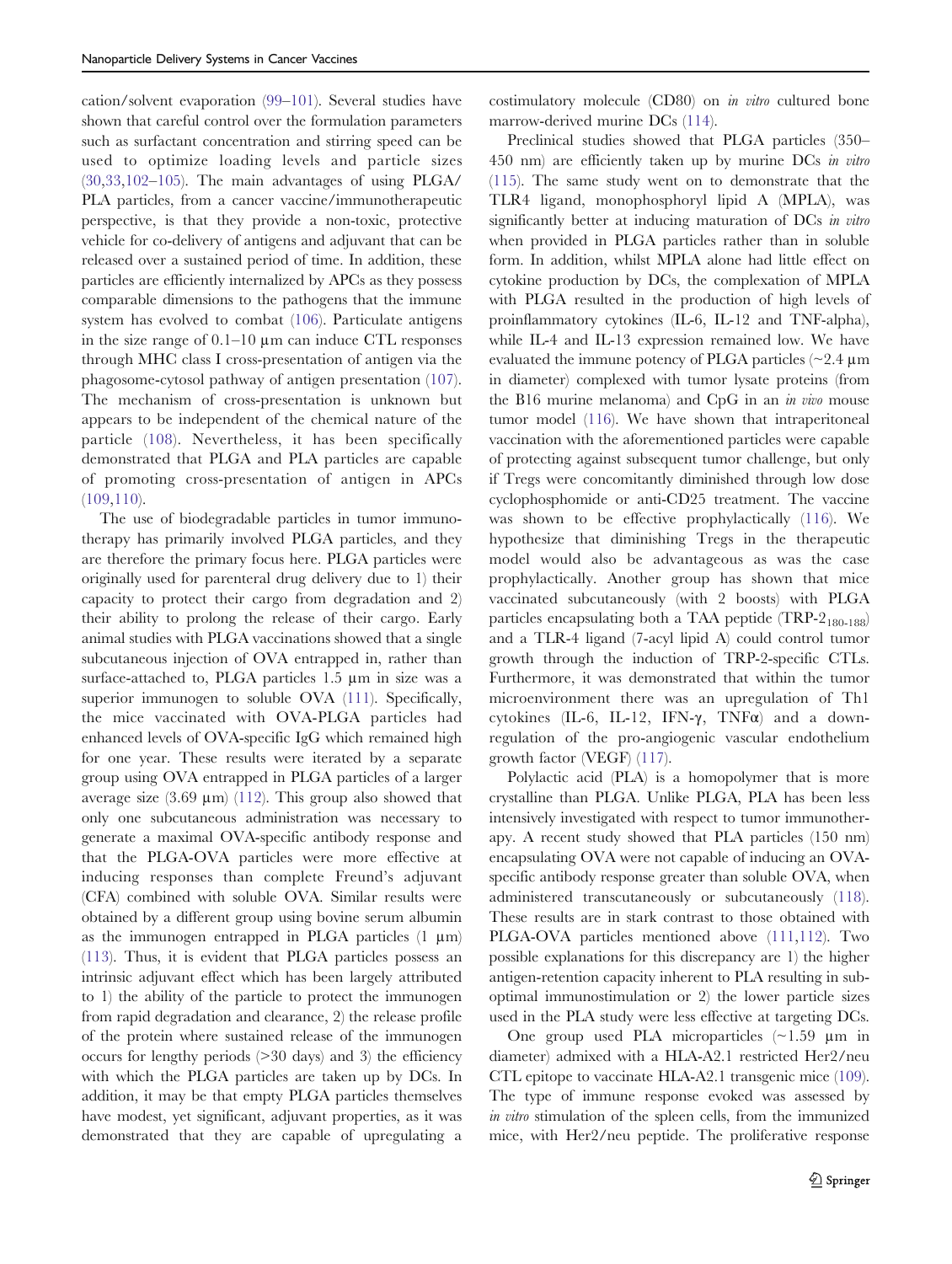was significantly greater when compared to spleen cells from mice vaccinated with CFA plus the tumor epitope. In addition, it was shown through ELISA and ELISPOT assays that the PLA-peptide admix was capable of generating enhanced numbers of IFN-γ-producing lymphocytes while IL-4 production remained low. Such a Th1 biased immune response suggests a tumor protective role for this vaccine that requires further follow-up studies.

A novel tumor therapy approach was recently reported using PLA microparticles to which antibodies that independently recognized CD40 and RNEU were bound [\(119](#page-19-0)). CD40 is a DC surface protein that, upon ligation, triggers DC maturation and activation, while RNEU is the growth factor receptor expressed by the rat her2/neu oncogene. Mice were challenged with syngeneic TUBO cells (mouse mammary tumor cell line expressing RNEU) and subsequently treated intratumorally with the PLA microparticles displaying antibodies to CD40 and RNEU. This treatment resulted in bringing the host DCs into close association with the tumor, triggering the production of proinflammatory cytokines, and triggering an anti-tumor-specific CTL response that resulted in tumor rejection. The authors state that this strategy could feasibly use PLGA or gold nanorods interchangeably with PLA.

The paucity of data published on PLA particle-based tumor vaccines makes its potential in cancer immunotherapy difficult to assess. The fact that PLGA has received considerably more attention than PLA may reflect a lack of promising, and therefore published, data when PLA carriers were used. More published studies are required, in particular, studies that directly compare PLGA and PLA as tumor vaccines.

PLGA particles were heralded as the future vaccination method for a wide variety of diseases due to many of the properties mentioned above, particularly because of their burst and slow release kinetics ([120,121](#page-19-0)). Such a release profile meant the potential for single injection vaccines as opposed to multiple injections currently used. However, PLGA has proven problematic in that protein degradation can occur for some proteins during the encapsulation process [\(120](#page-19-0)). The fabrication of PLGA/PLA carriers often requires the use of organic solvents, heat and high speed mechanical agitation. Proteins are highly susceptible to denaturation upon exposure to any of the aforesaid conditions and may result in loss of antigenic epitope recognition, thereby failing to trigger an immune response. These concerns can be addressed by a more careful fabrication design and stringent control of formulation process parameters, including measuring the volume of organic solvents, assessing the extent of residual solvent content and using protein stabilizing additives, including various sugars and polysaccharides. Possibly another major stumbling block is the financial consideration of upscaling production for

commercial use and also the clean-up procedure to ensure aseptic and uncontaminated delivery [\(121\)](#page-19-0).

## Acid-Degradable Hydrogel-Based Particles

Acid-degradable particles afford an advantage over many other biodegradable particulate carriers, such as PLGA, in that they strongly disrupt endosomes, allowing for larger cytoplasmic antigen delivery. Standley and co-workers designed these particles so they are stable at physiological pH, but degrade at the acidic pH of endosomes (pH 5) ([122](#page-19-0)). Upon acid degradation, the particles generate a large number of molecules, which increases the osmotic pressure gradient across the endosomal membrane. This causes a rapid influx of water into the endosome and results in its disruption and the subsequent release of the endosomal contents into the cytoplasm. This group went on to report the use of such acid-degradable particles for tumor immunotherapy using OVA as a model antigen [\(122](#page-19-0)). These particles were synthesized by co-polymerizing an acid-degradable cross-linker and a 3′ methacrylamide monomer, in the presence of OVA, using an inverse emulsion polymerization technique. In order to improve the suspendability and syringability for parenteral administration, these particles were modified by surface conjugation with a long hydrophilic oligoethylene glycol layer. The modified particles possessed enhanced colloidal properties due to greater hydration and steric stabilization. Vaccination of mice with particles encapsulating OVA resulted in increased survival rates in mice subsequently challenged with OVA-expressing EG.7 tumor cells, as compared to vaccination with soluble OVA alone. In follow-up studies by this research group, an attempt was made to improve the immunogenicity of the carrier by co-encapsulation of CpG and OVA [\(123](#page-19-0),[124\)](#page-20-0). The 3′ methacrylamide monomer was modified, and CpG was covalently conjugated to the monomer prior to the co-polymerization step. The final particles exhibited a high antigen-loading efficiency of 70% with high acidic degradability. This group confirmed that the particles encapsulating OVA and CpG were phagocytosed by a murine DC cell line, RAW 309, in vitro. In addition, murine immunization studies demonstrated potent stimulation of OVA-specific CD8+ T lymphocytes ([123](#page-19-0)). It was subsequently demonstrated that the same particle immunization protocol in mice resulted in strong OVA-specific CTL activation that coincided with enhanced survival after challenge with OVA-expressing B16 melanoma tumor cells ([124\)](#page-20-0). Compared to this group's first study ([122](#page-19-0)), this latter report showed that the inclusion of CpG significantly enhanced antigenspecific responses and tumor protection. The therapeutic potency of these acid-degradable particles in clinical studies has yet to be determined.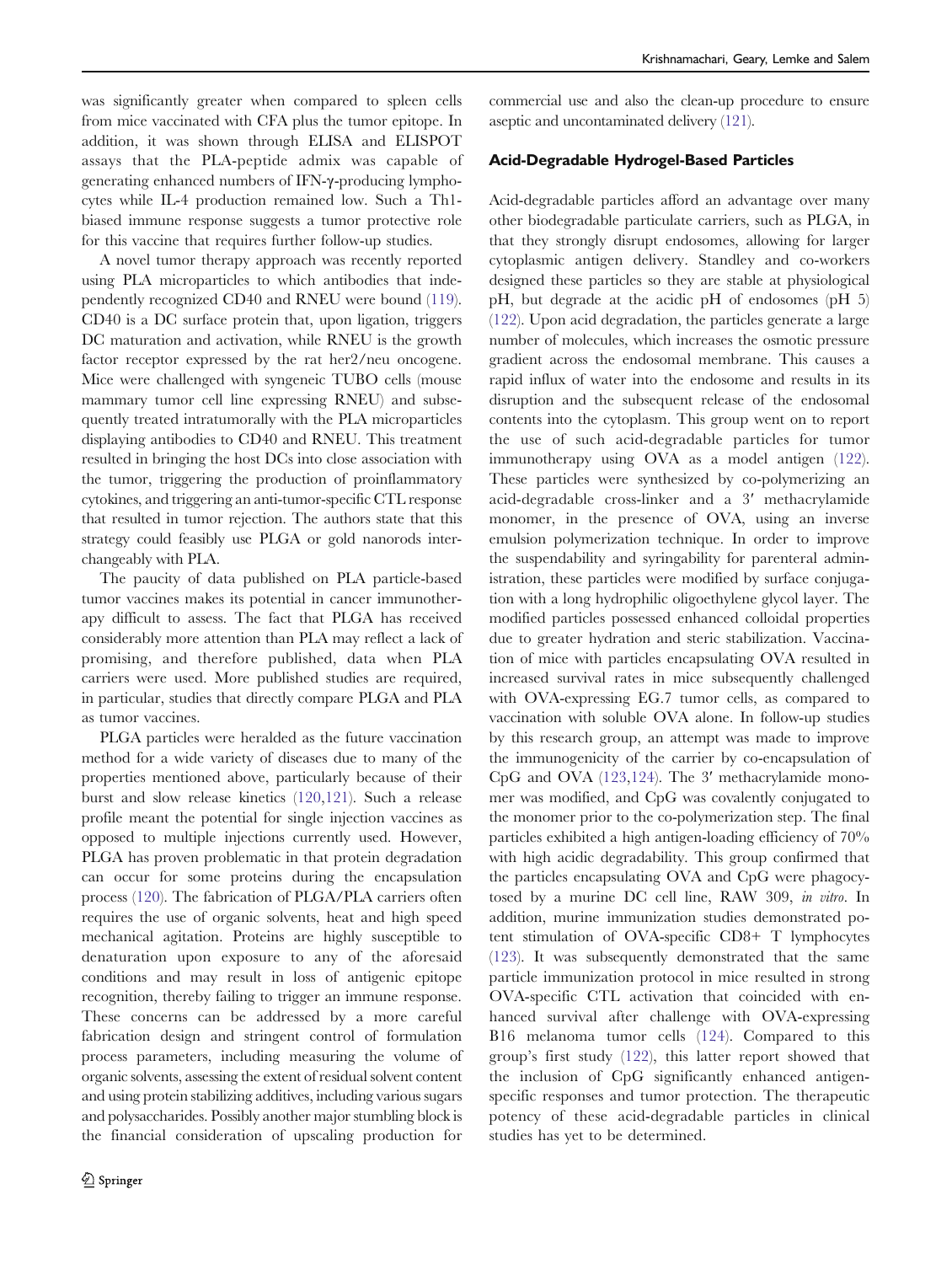#### Polybutylcyanoacrylate (PBCA)

Malignant brain tumors, or gliomas, are the second leading cause of cancer-related deaths in children under the age of 20, in men under the age of 40, and in women under the age of 20 [\(125](#page-20-0)). In 2009, it was expected that approximately 20,000 new cases of malignant brain tumors would be diagnosed. Recent advances in glioma-targeted immunotherapies have focused heavily on inhibition of transforming growth factor-beta (TGF-β), a cytokine that can be produced by tumor cells that benefits tumor development via its impact on immunosuppression, metastasis, angiogenesis, and proliferation [\(126](#page-20-0)–[129](#page-20-0)). Multiple studies, carried out primarily in rats, have shown that prognosis is improved in glioma-challenged animals when TGF-β antisense oligonucleotides are delivered alone or in conjunction with tumor vaccines. A key issue, however, is that targeting the brain tumor cells by systemic delivery of such antisense oligonucleotides, as well as chemotherapeutic drugs, is limited by their inability to cross the blood-brain barrier (BBB). The use of certain nanoparticle delivery systems can bypass these limitations, resulting in successful crossing of the BBB ([130,131](#page-20-0)).

Polybutylcyanoacrylate (PBCA) polymers have been recently garnering interest in the area of tumor immunotherapy. The interest stems from previous studies carried out using PBCA particles loaded with doxorubicin ([132](#page-20-0)–[135](#page-20-0)). The particles were successful at tumor targeting and enhanced targeting of doxorubicin to the brain. Their properties, including high tensile strength, biodegradability, biocompatibility and drug compatibility, have further added to the interest in these polymeric substrates in the preparation of injectable delivery systems. PBCA is typically prepared from (iso)butylcyanoacrylate monomers by emulsion anionic polymerization in a dextran-70-containing acidic solution. Nanoparticles made from this polymer are biodegradable and display relatively low toxicity  $(LD_{50}=242 \text{ mg/kg} \text{ in rats}).$ The degradation products are butanol and cyanoacrylic acid that are removable from the body. Unmodified PBCA nanoparticles lack stealth properties and are rapidly cleared from the blood stream; hence, modification to yield a hydrophilic surface is often essential to render longer circulatory times for these particles particularly for active brain targeting. One way of modifying these particles is by the adsorption of polysorbate-80 onto the surface of these nanoparticles. As a mechanism of action, it is proposed that these Polysorbate-80-coated particles are transported across the BBB via endocytosis by the brain capillary endothelial cells triggered by serum protein, APO E.

Most recently, a study performed by Schneider and colleagues addressed whether delivery of TGF-β antisense oligonucleotides using biodegradable polybutyl cyanoacrylate nanoparticles, coated with Polysorbate 80, would

enhance gene delivery and tumor therapy in a rat glioblastoma model [\(136](#page-20-0)). The nanoparticles were prepared by a cationic polymerization followed by complexation with the AON. Polysorbate (Tween)-80 was further coated onto the surface of these particles. The nanoparticles exhibited a high ODN binding efficiency of 93.4%. They utilized a strategy based on previous work documenting increased delivery of drugs across the BBB when encapsulated within such nanoparticles ([137](#page-20-0)–[143\)](#page-20-0). First, gene delivery to brain tissue after injection of their Polysorbate-80-coated nanoparticles was found to be successful, resulting in significant reporter gene expression ([136\)](#page-20-0). Importantly, they were able to achieve the gene delivery when the nanoparticles were administered via both intravenous and intraperitoneal routes, showing their ability to cross the BBB in their system. Furthermore, delivery of both their reporter gene and TGF-β antisense oligonucleotides via nanoparticles resulted in preferential uptake by tumor cells in the brain, with little to no uptake by non-tumor tissue. Increased survival time of tumor-challenged rats was only observed when TGF-β antisense oligonucleotides nanoparticles were co-delivered with a tumor cell vaccine. Survival outcomes directly correlated to the number of activated T cells found in peripheral blood. Of note is the minimal protection conferred by administration of TGF-β antisense oligonucleotides nanoparticles alone, suggesting that this treatment is most beneficial when used in conjunction with a vaccine regimen aimed at inducing tumor-specific T cell activation.

In 2000, the first phase I and II clinical trials involving direct intratumoral delivery of a non-particulated TGF-β antisense compound (AP 12009) in high-grade glioma patients were undertaken ([128,144](#page-20-0)). Direct injection into brain tumor tissue was chosen to avoid the issue of limited accessibility of this compound across the BBB. Results from AP 12009-treated patients were promising, with median survival times increasing significantly beyond those seen with conventional chemotherapy and very little toxicity observed from the treatments. Currently, a phase IIb clinical trial involving AP 12009 treatment of recurrent or refractory high-grade glioma is ongoing. To date, no clinical studies have been undertaken to examine the efficacy of systemic delivery of AP 12009 or any other TGF-β antisense oligonucleotides via a nanoparticulate system as described by Schneider and colleagues [\(136](#page-20-0)). Such systems could provide a powerful alternative to direct intratumoral injections.

#### GELATIN-BASED NANOPARTICLES

Interest in natural polymers like gelatin for cancer immunotherapy has increased over the last 5 years owing to its biodegradability, biocompatibility and safety [\(145](#page-20-0)).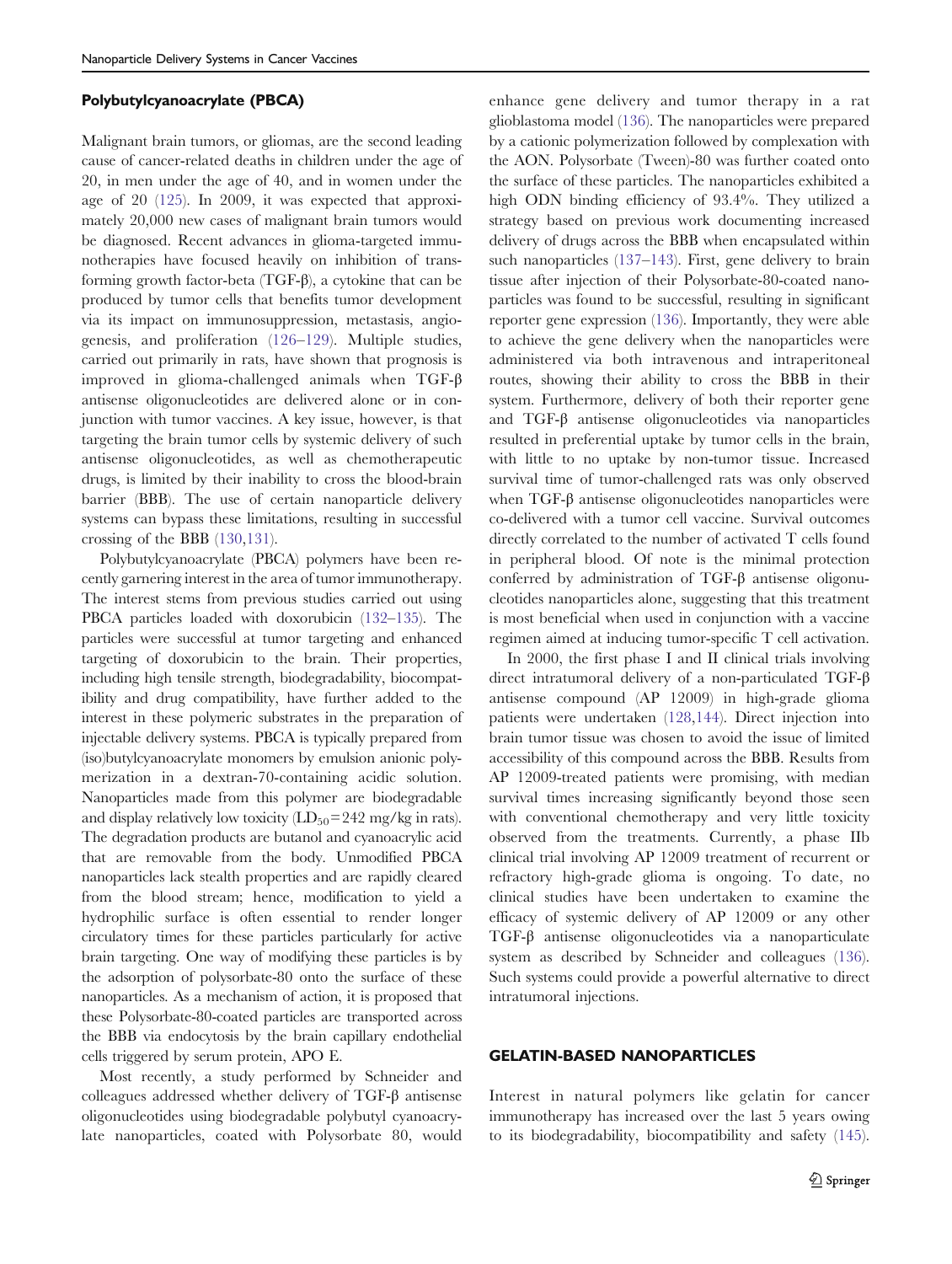Previous clinical studies have proven the capability of gelatin at preserving the bioactivity of the therapeutic agent to be delivered in vivo. Gelatin is easy to cross-link and can be sterilized using a wide range of chemical and heat sterilization methods. The material itself, unlike several other natural polymers, is available in a pure form. In addition, gelatin is pyrogen-free and possesses low immunogenicity.

As a protein-based product, gelatin possesses several functional groups which are available for covalent modifications, such as 1) TAA or immunoglobulin (Ig) binding, 2) active tumor targeting and 3) PEGylation for resistance to opsonization. In addition, simple surface charge modifications can be made to gelatin by the conjugation of cationic moieties to the surface. Gelatin nanoparticles carrying an antigen of interest can be generated using a complex coacervation technique using water-miscible solvents like acetone and alcohols, or salts like sodium sulfate, followed by further cross-linking. However, the broad molecular weight distribution of commercial gelatin, ranging between 20–1500 kDa, limits reproducible particle preparation and can cause aggregation issues when using this technique. To mitigate these problems, a two-step desolvation technique for fabricating gelatin nanoparticles was developed which results in the production of stable gelatin nanoparticles ([146\)](#page-20-0). In this method, gelatin is first dissolved in water under constant stirring and heating, then sedimented with acetone. The supernatant, containing mainly lower molecular weight dissolved gelatin fractions, is removed, and the sediment is redissolved and resedimented at a pH of 2.5 to yield positively charged gelatin that can be further used to fabricate nanoparticles.

Recently, the use of gelatin nanoparticles for delivery of antigens and/or adjuvants to DCs was investigated. Coester and co-workers fabricated gelatin nanoparticles to quantify uptake of these particles by murine DCs ([147\)](#page-20-0). The gelatin nanoparticles were prepared by a two-step desolvation process using acetone, and trimethylrhodamine (TMR) dextran was loaded into these particles by complex coacervation technique using glutaraldehyde as the crosslinking agent. This method yielded particles with a mean size of 245 nm, and the loading efficiency for TMR-dextran was 70%. These TMR-dextran-loaded particles were shown to be phagocytosed by  $\sim 90\%$  of CD11c+ murine DCs, which led to significant DC maturation. Following this initial report, the same group produced cationized gelatin particles (Fig. 1) to enhance delivery of immunostimulatory CpG to DCs ([148\)](#page-20-0). In vitro, murine DCs phagocytosed the particles, which resulted in upregulation of MHC class II and CD86, as well as production of pro-inflammatory cytokines. Intravenous injection of CpG-loaded gelatin nanoparticles into mice caused increased serum levels of pro-inflammatory cytokines, IL-6 and IL-12. Human



Fig. I Scanning electron micrograph of cationized gelatin nanoparticles. Reprinted with permission from (139) © Springer Inc. (2008).

plasmacytoid DCs also phagocytosed, and were stimulated by, CpG-loaded gelatin nanoparticles. This stimulation was greater than that elicited by soluble CpG. Interestingly, loading of CpG into particles preferentially activated human plasmacytoid DCs while simultaneously inhibiting B-cell activation. This discrepancy demonstrates the favorable targeting of these particles to DCs.

Bourquin and colleagues built upon their previous findings regarding gelatin nanoparticles loaded with CpG ([147](#page-20-0),[148\)](#page-20-0) by showing that specific and protective antitumor immune responses could be induced in mice immunized with OVA and CpG-loaded cationized gelatin nanoparticles [\(148](#page-20-0)). Cationic particles were used, since they are recognized as being favorably phagocytosed by DCs and macrophages when compared to neutral or negatively charged particles. In this study, the gelatin nanoparticles were surface-modified using cholamine hydrochloride to render a net positive charge. CpG was then physically adsorbed to the positively charged particles at a payload of 5–10% w/w of the nanoparticles so that they remained stable under physiological conditions and simultaneously retained a positive charge. This group directly compared immunizations that co-delivered OVA and CpG in particulate form to those that delivered particulated antigen with soluble CpG. Strikingly, co-particulated vaccines induced augmented antigen-specific CD8+ T lymphocyte responses and enhanced protective responses, upon tumor challenge (Fig. [2\)](#page-12-0). Furthermore, by delivering CpG in particulate form, the non-specific and systemic inflammatory responses, normally elicited by soluble CpG, were completely abrogated.

Despite the potential that gelatin nanoparticles show for delivering cancer vaccines in animal tumor models, no clinical trials appear to be currently underway to address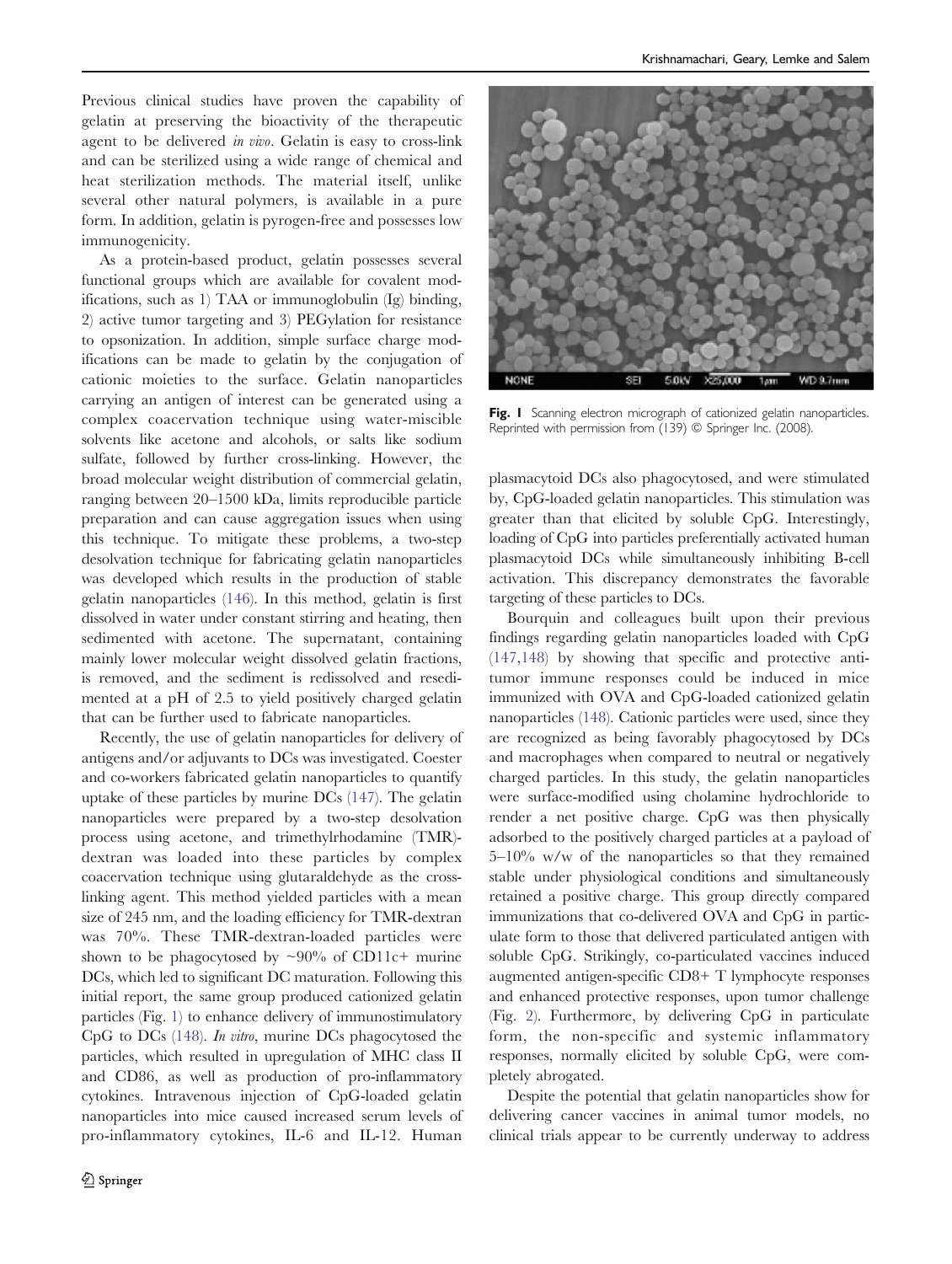<span id="page-12-0"></span>

Fig. 2 CpG-loaded nanoparticles elicit an OVA-specific anti-tumor response. In brief, B16-OVA or B16 tumors were implanted s.c. in C57BL/6 mice after four immunizations with 50 µg OVA and 100 µg free CpG or NP-bound CpG ( $n=5$ ). A) Immunization with OVA and NP-CpG significantly reduced growth of B16-OVA tumors compared to untreated mice ( $p < 0.03$  at all time points from day 6) or to mice treated with OVA alone 0.02 from day 13. No effect of immunization was seen in the wild-type B16 tumors (n.s. at all time points). B) In mice with B16-OVA tumors, immunization with OVA and NP-CpG increased survival times compared with untreated mice ( $p = 0.009$ ) or to mice treated with OVA alone ( $p = 0.003$ ). No effect of immunization on survival was seen in the wild-type B16 tumors. Similar results were obtained in two independent experiments. Reprinted with permission from (139) © Springer Inc. (2008).

their therapeutic potential. Future examination of the ability of gelatin nanoparticle delivery systems to break tolerance to known TAAs will be of interest and might dictate whether these particles progress to clinical cancer vaccine trials.

# NANOEMULSIONS

Nanoemulsions are colloidal dispersions of nanosized droplets of oil and water stabilized with a surface-active film. They are thermodynamically stable systems typically in the size range of 20–200 nm. The nanometer size range affords increased kinetic stability against sedimentation and creaming, which are problems commonly associated with conventional emulsions. In recent years, considerable effort has been directed towards developing nanoemulsions as vaccine carriers. Some of these have recently been described for the mucosal route vaccination against infectious diseases, such as hepatitis B ([149\)](#page-20-0), HIV [\(150](#page-20-0)), and influenza ([151\)](#page-20-0). Nanoemulsions offer the versatility of delivering macromolecules, like antigenic proteins and peptides, either locally or systemically, resulting in potent humoral and cellular antigen-specific immune responses.

In terms of vaccine delivery, nanoemulsions possess several advantages, including long circulatory times and increased cellular uptake by APCs. Nanoemulsions can efficiently encapsulate antigen, resulting in protection against enzymatic degradation and providing a sustained release of the antigen upon lipolysis of the continuous phase forming the emulsion. A number of techniques can be used to prepare nanoemulsions; however, high-energy emulsification methods are most favorable for fabrication of nanoemulsions for vaccine carriers due to the ease of industrial scale-up and preparation. High-pressure homogenizers or ultrasonic emulsification under magnetic power produces very homogenous dispersions with high stability in relatively short periods of time.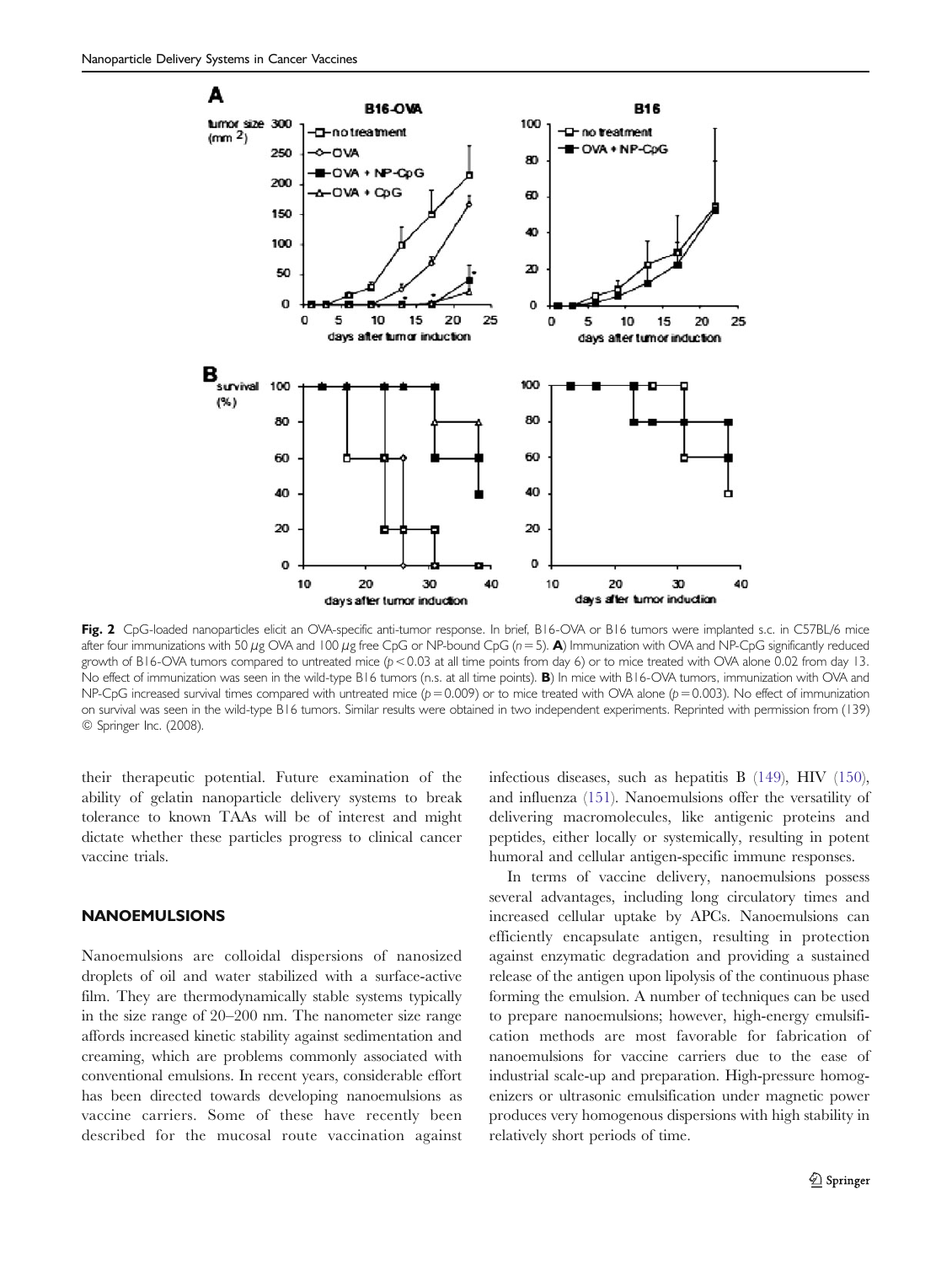Because of the promise this technology holds for producing stable, safe and efficacious vaccines, it has been recently assessed in cancer vaccine formulations. Two groups reported that nanoemulsion vaccine delivery of tumor-specific antigens, in mice, induced strong tumor-targeted antibody and CTL responses, which ultimately conferred protection against tumor growth [\(152](#page-20-0)–[156\)](#page-20-0). First, Shi and colleagues developed a vaccine that aimed to co-deliver immunostimulatory CpG and a previously identified gastric-cancer-specific antigen, MG7 ([152](#page-20-0),[157](#page-20-0),[158](#page-21-0)). They fabricated their nanoemulsion carrier by a vacuum high shear ultrasonic emulsification device with high payloads of 70% and 93% for the antigen and the CpG, respectively. The nanoemulsion was formed using a magnetic ultrasound method with the aqueous phase consisting of 0.8% surfactant mixture of Span-80 and Tween-80, whereas the oil phase consisted of the same ratio of surfactant in soybean oil combined with antigen and CpG solubilized in PEG2000. The oil phase was homogenized using a vacuum high shear emulsification device at a pressure of 0.7 KPa with a final size reduction being performed using an ultrasound generator operating at a frequency of 40 KHz. It was observed that mice immunized with MG7 and CpG co-encapsulated in these nanoemulsions showed significant inhibition of tumor growth after challenge with MG7-expressing carcinoma cells. The tumor protection directly correlated with MG7-specific antibody and IFN-γ production. Not unexpectedly, co-delivery of CpG and MG7 antigen augmented the MG7-specific response as compared to nanoemulsion vaccines that contained the peptide antigen alone.

A second group, Wei and colleagues, have been successful in developing melanoma-targeted nanoemulsion vaccines by encapsulating the TAAs, MAGE-1 and/or MAGE-3 [\(153](#page-20-0)–[156](#page-20-0)), using a similar technique as described above. In addition to the TAAs, their formulations contained heat shock protein 70 (HSP70) and Staphylococcal enterotoxins A (SEA), which are proposed to augment induction of tumor-specific immunity. A magnetic ultrasound method was used to incorporate the components to fabricate a water/oil emulsion. The system consisted of the protein in a pluronic 88 solution forming the dispersed phase, while the soybean oil forming the continuous phase used Span-20 as the emulsion stabilizer. The nanoemulsion formed under high pressure homogenization pressure of 0.7 kPa yielded a droplet size of 20 nm with an entrapment efficiency of 91%. This melanoma vaccine carrier exhibited high stability over a period of 6 months with no evidence of creaming or sedimentation under shelf storage conditions. In mice studies, this group demonstrated that delivery of MAGE-1/HSP70/SEA encapsulated within a nanoemulsion significantly enhanced tumor-specific responses and protection, as compared to non-encapsulated delivery. Furthermore, direct comparison of various routes of administration (i.e., intravenous, intraperitoneal, subcutaneous or peroral) revealed no difference in the efficacy of their nanoemulsion vaccine formulations ([155,156](#page-20-0)). After vaccination, mice responded with increased levels of MAGE-1-specific antibody production, as well as increased tumor cell lysis in vitro and inhibited tumor growth upon challenge in vivo (Fig. 3).

Currently, pre-clinical and phase I trials with nanoemulsion vaccine formulations have only targeted hepatitis B ([149\)](#page-20-0) and seasonal influenza (data presented at the 2008 ICAAC/IDSA meeting in Washington, DC). Promising tumor protection data from animal studies and demonstrated safety and stability of nanoemulsion formulations provide a platform upon which clinical trials for cancer patients should be considered.

# γ-PGA NANOPARTICLES

Another interesting area in the use of nanoscopic systems for tumor immunotherapy is the use of amphiphilic block-graft co-polymers as antigen/protein carriers using the biodegradable polymer poly (γ-glutamic acid) (γ-PGA). γ-PGA is produced by several Bacillus species as an extracellular polymer. γ-PGA is frequently referred to as a pseudo-amino acid with the glutamate repeat units in  $\gamma$ -PGA containing linkages between the α-amino and γ-carboxylic acid functional groups. γ-PGA is entirely biodegradable and non-toxic to humans. These are degraded *in vivo* by γ-glutamyl trans-



Fig. 3 The immunotherapy effect of challenged B16-MAGE-1 melanoma with the tumor vaccine. Mice were sc. inoculated with B16-MAGE-1 tumor cells  $(1 \times 10^5$  cells/mouse, respectively). Seven days later, they were randomly divided into six groups ( $n=6$  mice/group) and vaccinated as described in the Fig. [2.](#page-12-0) Data presented are mean±SEM. Vaccination with NE (MHS), whether via sc. route or po. route, signicantly delayed tumor growth compared with vaccination using MHS or NE (−), and there were no statistical differences between NE (MHS)-sc. and NE (MHS)-po. group at the observation points. Reprinted with permission from (145) © Springer Inc. (2008).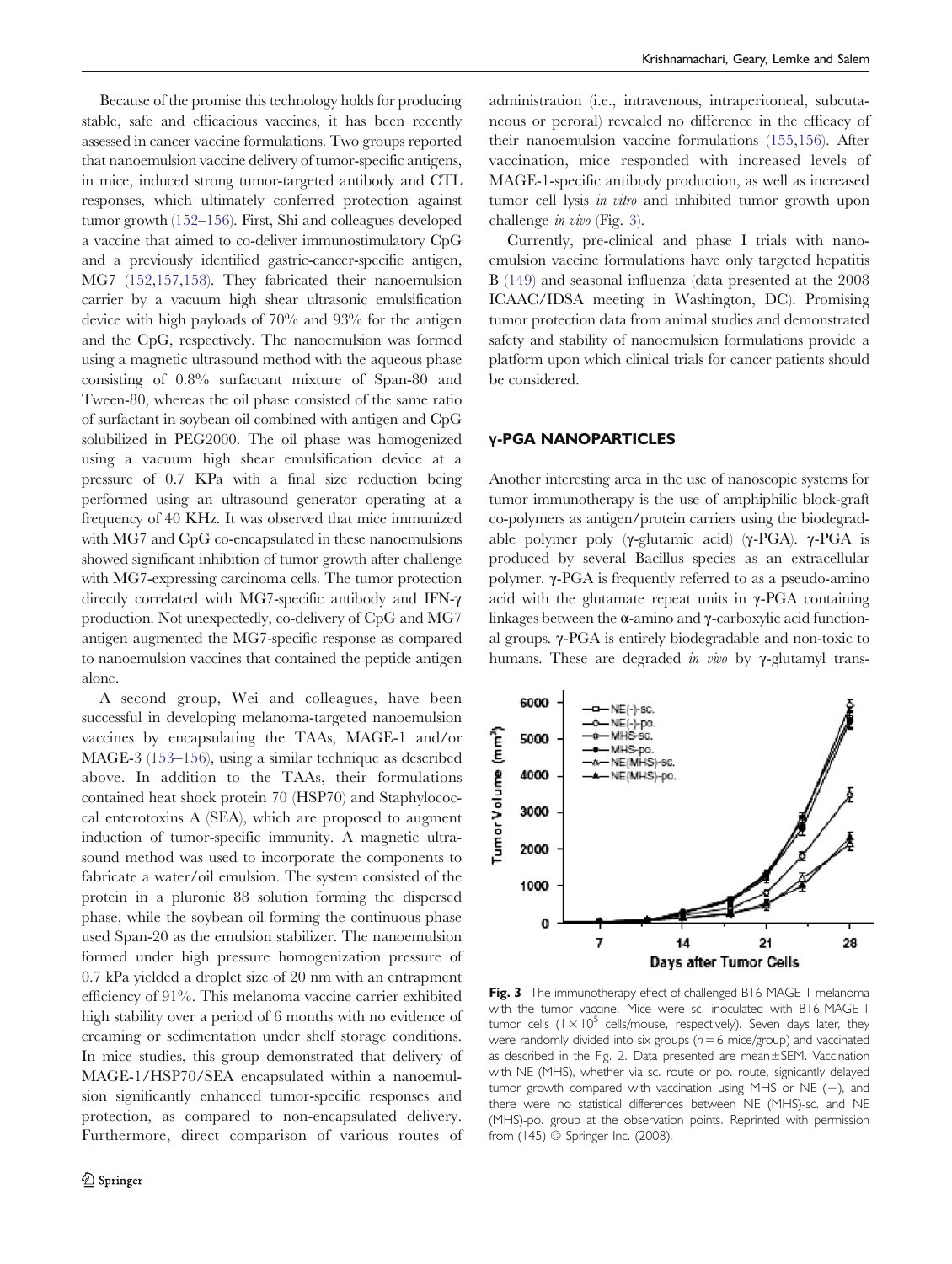peptidase, which is widely distributed in humans and catalyzes the hydrolysis of the polymer to its constituent amino acids. These self-assembled amphiphilic nanocarriers typically possess a hydrophobic corona and are commonly referred to as core-corona-type polymeric particles. The hydrophobic microdomains of these self-aggregates can be used for encapsulating proteins.

The use of biodegradable γ-PGA nanoparticles was recently shown to be effective for delivery of protein antigen [\(159](#page-21-0),[160\)](#page-21-0). Nakagawa and co-workers developed such a selfassembly system using  $\gamma$ -PGA in which the <sub>L-</sub>phenylalanine ester (PAE) was introduced as a hydrophobic residue on the α-position carboxylic acid groups of the γ-PGA in the presence of 1-ethyl-3-(3-dimethylaminopropyl)carbodiimide) ([161\)](#page-21-0). The antigenic protein of interest, OVA, was encapsulated within this carrier using an electrostatic interaction mechanism. These particles entrapping OVA

exhibited a mean size of 250 nm with a 60% protein loading efficiency. The authors further showed a controlled release of the entrapped antigenic protein for a period of 30 days. Preliminary studies with these nanoparticles indicated their potential for use as cancer vaccines. Specifically, these particles were efficiently phagocytosed by DCs in vitro, which induced maturation, as evidenced by cytokine production and up-regulation of co-stimulatory molecules [\(162\)](#page-21-0). Furthermore, the signaling pathways involved in the γ-PGA nanoparticle-induced maturation of DCs were found to be MyD88-dependent and ultimately resulted in NF-κB activation. In vivo, mice immunized with OVA-loaded γ-PGA nanoparticles responded with strong OVA-specific T- and B-lymphocyte responses, as measured by lysis of OVA-expressing target cells, production of IFN-γ by OVA-restimulated splenocytes, and production of IgG anti-OVA (Fig. 4). This group



Fig. 4 Induction of Ag-specific cellular and humoral immune responses by OVA-NPs. Mice were immunized with either PBS, OVA, OVA-NPs, or CFA plus OVA through their footpads. A) Spleen cells were restimulated with the OVA257-264 peptide and IL-2. The spleen cells were examined for their cytolytic activity to peptide-treated or untreated EL4 target cells at various E:T ratios by a standard 51Cr-releasing assay. The experiments were performed in triplicate, and data are expressed as mean±SD. The results are a representative of three separate experiments. The difference in specific lysis between the OVA-NPs group and the CFA plus OVA group is statistically significant  $(p < 0.05)$  at an E:T ratio of 50. B) Spleen cells were restimulated with the OVA257–264 peptide or OVA protein. IFN- γ-producing T cells were counted and expressed as the spot-forming unit (SFU) per one million cells. Data represent mean $\pm$ SD for 3–4 separate experiments. \*,p<0.05. C and D) Sera were tested for their Ab titers of OVA-specific IgG and its subclasses as determined by ELISA. Data represent mean $\pm$ SD of endpoint titers for 3–4 separate experiments. \*, p < 0.05, \*\*, p < 0.005. Reprinted with permission from (154) © The American Association of Immunologists Inc. (2007).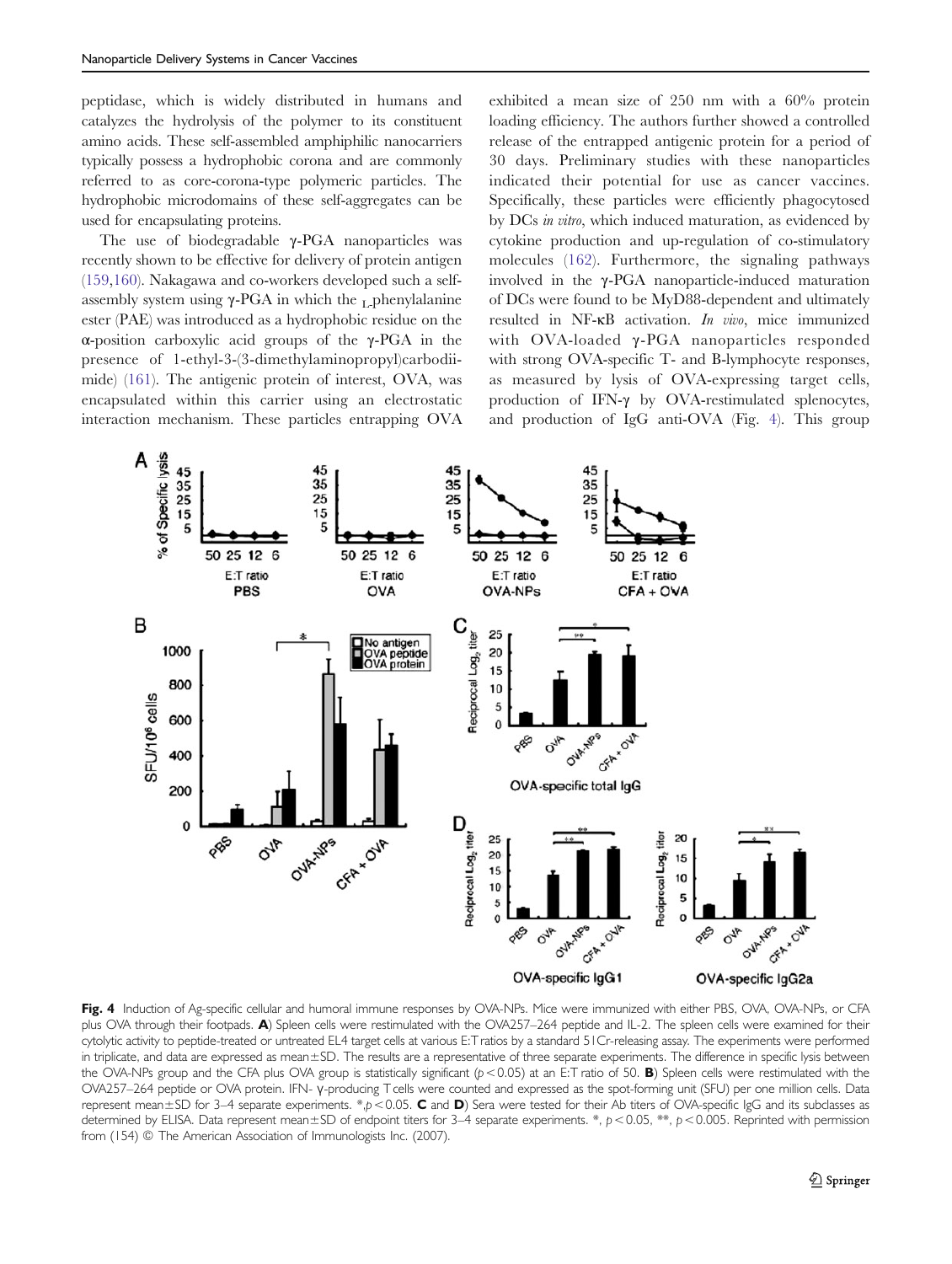demonstrated that mice previously immunized with γ-PGA nanoparticles with immobilized bacterial antigen on the surface were significantly protected after an *in vivo* challenge with a lethal dose of *Listeria monocytogenes*, a model for CD8+ T lymphocyte-mediated protection against intracellular pathogens. These findings were followed up by a brief study that further demonstrated the effective delivery of peptide antigens and induction of CD8+ T lymphocyte responses when the γ-PGA nanoparticulated peptides were targeted to the ER [\(163](#page-21-0)).

Tumor protection studies employing γ-PGA nanoparticles as cancer vaccines have followed these initial reports. Yoshikawa and colleagues first reported that this system could be used to deliver antigenic vaccines that target APCs and promote the MHC class I presentation pathway, ultimately conferring significant tumor protection in models using OVA-expressing tumors ([161,164](#page-21-0)) (Fig. 5). Based on their findings, they reported that preliminary clinical trials were planned for the near future. Most recently, γ-PGA nanoparticles loaded with a known TAA, EphA2, were used to vaccinate mice to determine the level of protection induced upon EphA2-expressing tumor cell challenge [\(165](#page-21-0)). For this study, tumor cells were injected into the livers of mice to simulate a model of tumor metastasis. Mice vaccinated with EphA2-γ-PGA nanoparticles exhibited enhanced EphA2-specific CD8+ T lymphocyte activation, target cell lysis, and decreased overall liver size as a measure of tumor protection. Importantly, immunization



Fig. 5 Anti-tumor effect elicited by immunization with γ-PGA NP/OVA. C57BL/6 mice were immunized subcutaneously with γ-PGA NP/OVA (●; 100 μg OVA, ○; 10 μg OVA), CFA/OVA (□; 100 μg OVA), OVA solution ( $\bullet$ ; 100  $\mu$ g OVA), or PBS ( $\Delta$ ). Ten days later, 10<sup>6</sup> E.G7-OVA cells were inoculated intradermally into the flank of each mouse; then the tumor volume was monitored. Each point represents the mean±S.E. from 5 to 9 mice. Statistical significance of γ-PGA NP/OVA (100 μg OVA) vs. CFA/OVA on day 18 was determined by Student's t-test (\*P<0.05). Reprinted with permission from (156) © Elsevier Inc. (2008).

and induction of responses against the liver tumors did not result in liver pathology or any toxic effects on liver or kidney function, indicating this system is safe and a good candidate for clinical applications. Based on these findings this group also reported that they were currently preparing their γ-PGA nanoparticle vaccine formulations for clinical testing.

# ADDITIONAL NANOPARTICLE DELIVERY **SYSTEMS**

## Gold Nanoparticles

Targeting TAAs to solid tumors using metallic nanoclusters has been an area of sustained interest for several years now. Colloidal gold (Au), a solution comprised of nanoparticles of Au, has been used as a therapy for the treatment of cancer as well as an indicator for immunodiagnostics. Colloidal gold nanoparticles conjugated with functional biomolecules present a versatile platform for tumor immunotherapy research. These non-biodegradable, gold-based nanoparticles have been studied primarily in two forms for cancer therapy: immunonanoshells ([166](#page-21-0),[167](#page-21-0)) and carbohydrate-based glyconanoparticles ([168\)](#page-21-0).

Ojeda and co-workers fabricated a gold nanoparticulate system with self-assembled monolayers of carbohydrate antigens (glyconanoparticles, GLN) as a potential carrier for cancer vaccines [\(168\)](#page-21-0). GLNs were constructed by the reduction of gold salt in the presence of thiol functionalized neoglycon-conjugates. These GLNs are highly stable to glycolytic enzymes and release the carbohydrates, which are T-cell-dependent antigens, in a controlled manner for stimulation of the immune system. Examination of these particles was limited and only addressed the feasibility of their production, with no in vitro or in vivo tumor studies carried out to date. This group demonstrated that tumor oligosaccharides were successfully incorporated into various gold glyconanoparticles formulations, but the potential clinical applications of this system remains to be elucidated.

Another class of colloidal gold carriers, known as immunonanoshells, has potential as a mediator of passive immunotherapy of tumors. Gold nanoshells are reported to accumulate preferentially in tumor tissue due to the EPR effect. Upon absorption of near infrared (NIR) light by gold nanoshells, heat is generated which causes ablation of tumor cells. This process is termed photothermal cancer therapy, and phase I clinical trials using NIR-absorbing gold nanoshells are reported to be ongoing [\(169](#page-21-0)). The development of immunonanoshells came about as a way to enhance delivery of these particles to tumor sites via the incorporation of tumor surface antigen-specific antibodies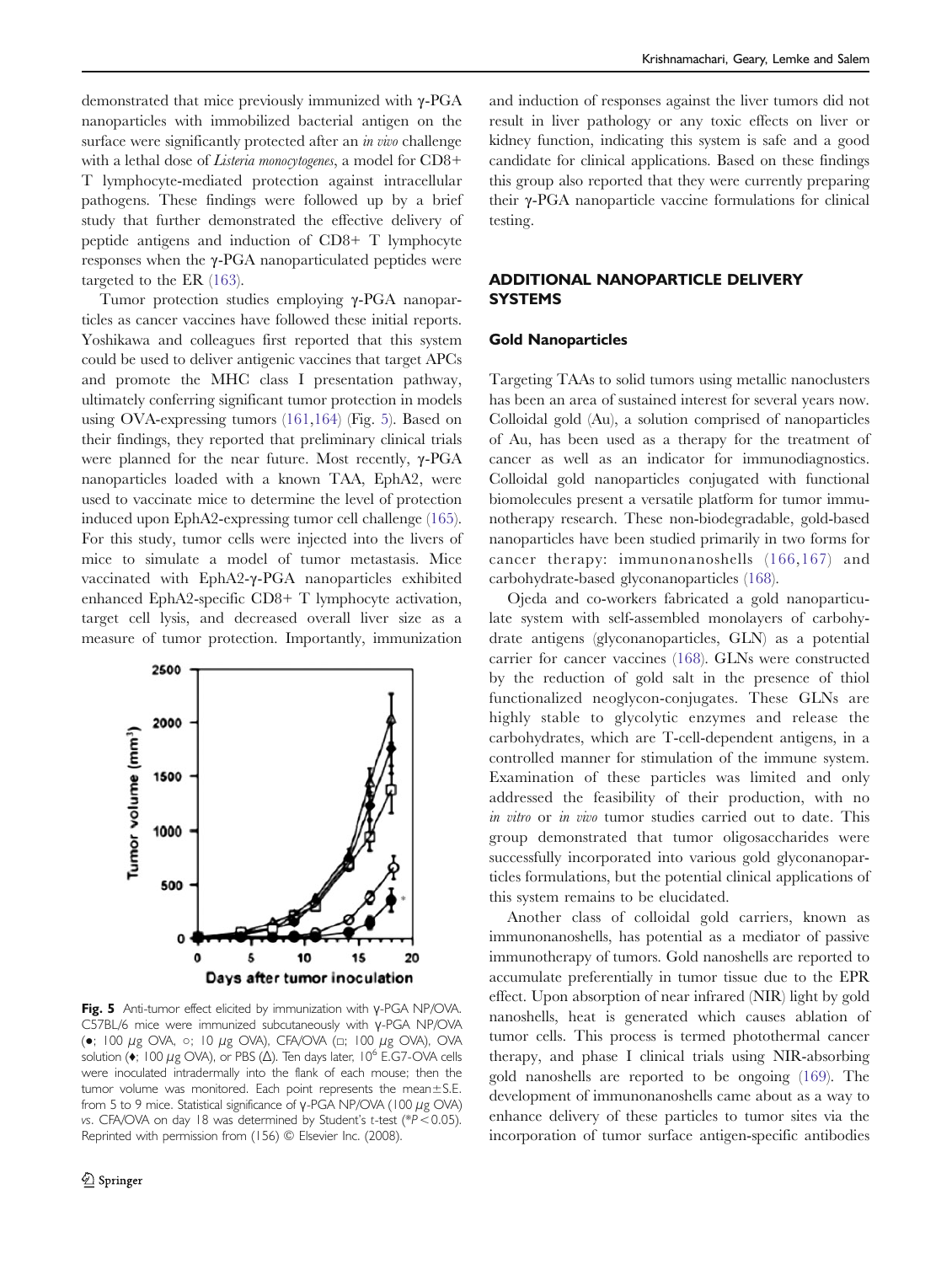<span id="page-16-0"></span>onto the outer shell [\(166](#page-21-0),[167\)](#page-21-0). Hence, immunonanoshells constitute a form of passive cancer immunotherapy, since their ultimate tumor targeting and destruction mechanism does not involve the induction of tumor-specific T or B lymphocyte responses. One research group successfully incorporated monoclonal antibodies against Her2/neu or the interleukin-13 receptor-alpha-2 (a receptor commonly overexpressed in gliomas) into immunonanoshells [\(166](#page-21-0),[167\)](#page-21-0). Both were evaluated in vitro and were found to be tumor-cell-specific with non-targeted cells exhibiting no cell death after NIR light treatment. Incorporation of immunonanoshells into clinical trials has not yet been reported.

## Magnetite Nanoparticles

Magnetite nanoparticles were first described for hyperthermia cancer therapy, or "heat immunotherapy," a little over a decade ago ([170,171](#page-21-0)). Since then, these nanoparticles have repeatedly been demonstrated to induce significant tumor regression via induced heat shock protein (HSP) expression, which ultimately leads to enhanced MHC class I-dependent TAA presentation and the development of anti-tumor T-lymphocyte-mediated immunity [\(172](#page-21-0)–[182](#page-21-0)). This effect has been studied in several animal tumor models using magnetite nanoparticles alone and in combination with additional immunotherapies or chemotherapies, such as immunoliposomes [\(177](#page-21-0),[183\)](#page-21-0) and intratumoral cytokine or DC injection ([172,178](#page-21-0),[179\)](#page-21-0).

Recently, preliminary phase I and II clinical trials focusing on a melanoma-targeting chemo-thermoimmunotherapy regimen began in Japan, with remission for more than 24 months observed in two of the four patients enrolled ([182,184](#page-21-0)). However, an important limitation of this system to consider is that in all cases the particles were delivered via intratumoral injection. This route of delivery would exclude it as a treatment for those patients with inaccessible tumors, or for whom surgery poses a serious risk. The research group that has primarily studied this system previously achieved successful targeting of magnetite particles to Her2/neu-overexpressing breast cancer cells in vitro  $(177)$  $(177)$  and in vivo  $(183)$  $(183)$  by combining them with anti-Her2/neu immunoliposomes ([177\)](#page-21-0), but systemic delivery was not examined. This promising therapy might be more universally applicable in the clinical setting if it could be modified for systemic delivery with preferential targeting of tumor cells.

One additional important consideration is that inorganic particles, gold and magnetite, may not provide advantages over other types of nanoparticles for systemic targeting of individual cancer cells because they are not biodegradable or small enough to be cleared easily, resulting in potential accumulation in the body, which may cause long-term toxicity.

#### **CONCLUSION**

Nanocarrier systems for delivering tumor immunotherapy are primarily aimed at generating a strong adaptive cytotoxic anti-tumor response that is systemic. With some novel exceptions, the majority of nanocarriers reviewed here were designed to achieve this goal by specifically or passively targeting dendritic cells (DCs) such that 1) the tumor antigens delivered by these nanocarriers are at least partially presented in the context of MHC class I (i.e. crosspresented), and, thus, a trigger for antigen-specific cytotoxic CD8+ T lymphocytes is provided, and 2) the delivery of a second signal ("danger signal") is achieved usually in the form of various intrinsic or co-encapsulated adjuvants, which result in activation and maturation of the targeted DCs. The majority of the treatment modalities have demonstrated promising preclinical results in terms of prophylactic and/or therapeutic tumor models. Some have progressed as far as phase I, II and III clinical trials that demonstrate the safety and potential therapeutic benefits of these nanocarrier systems. It is difficult at this early stage to prognosticate as to which systems are most likely to progress as established vehicles for cancer immunotherapy. Nevertheless, aside from the empirical therapeutic benefits, other determining factors are likely to be biocompatibility, the ease and cost of manufacture and storage, along with a nanocarrier's malleability with regard to design features and routes of administration.

## ACKNOWLEDGEMENTS

We gratefully acknowledge support from the American Cancer Society (RSG-09-015-01-CDD), the National Cancer Institute at the National Institutes of Health (1R21CA13345-01/ 1R21CA128414-01A2/UI Mayo Clinic Lymphoma SPORE), and the Pharmaceutical Research and Manufacturers of America (PhRMA) Foundation. C. Lemke acknowledges support from the PhRMA foundation for a post-doctoral fellowship, and Y. Krishnamachari acknowledges support from a Guillory Fellowship.

## REFERENCES

- 1. Cancer Facts & Figures 2009, American Cancer Society, Atlanta, 2009.
- 2. Krishnamachari Y, Salem AK. Innovative strategies for codelivering antigens and CpG oligonucleotides. Adv Drug Deliv Rev. 2009;61:205–17.
- 3. Goforth R, Salem AK, Zhu XY, Miles S, Zhang XQ, Lee JH, et al. Immune stimulatory antigen loaded particles combined with depletion of regulatory T-cells induce potent tumor specific immunity in a mouse model of melanoma. Cancer Immunol Immunother. 2009;58:517–30.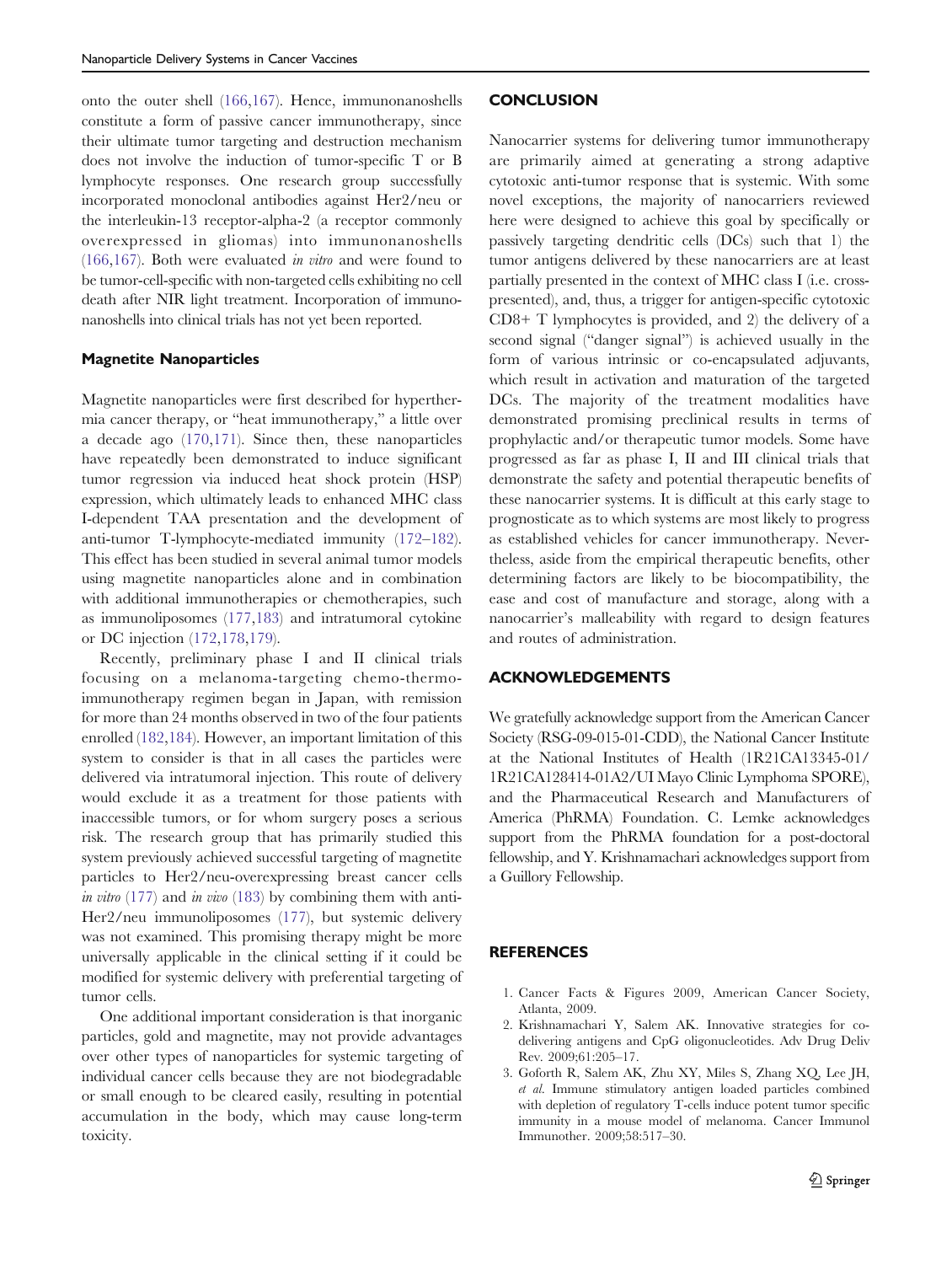- <span id="page-17-0"></span>4. Blattman JN, Greenberg PD. Cancer immunotherapy: a treatment for the masses. Science. 2004;305:200–5.
- 5. Diebold SS, Kaisho T, Hemmi H, Akira S, Sousa CRE. Innate antiviral responses by means of TLR7-mediated recognition of single-stranded RNA. Science. 2004;303:1529–31.
- 6. Melief CJM. Cancer—immune pact with the enemy. Nature. 2007;450:803–4.
- 7. Steinman RM, Banchereau J. Taking dendritic cells into medicine. Nature. 2007;449:419–26.
- 8. Williams N. An immune boost to the war on cancer. Science. 1996;272:28–30.
- 9. Sakhalkar HS, Dalal MK, Salem AK, Ansari R, Fu A, Kiani MF, et al. Leukocyte-inspired biodegradable particles that selectively and avidly adhere to inflamed endothelium in vitro and in vivo. Proc Natl Acad Sci USA. 2003;100:15895–900.
- 10. Salem AK, Searson PC, Leong KW. Multifunctional nanorods for gene delivery. Nat Mater. 2003;2:668–71.
- 11. Salem AK, Hung CF, Kim TW, Wu TC, Searson PC, Leong KW. Multi-component nanorods for vaccination applications. Nanotechnology. 2005;16:484–7.
- 12. Pearce ME, Melanko JB, Salem AK. Multifunctional nanorods for biomedical applications. Pharm Res. 2007;24:2335–52.
- 13. Intra J, Salem AK. Characterization of the transgene expression generated by branched and linear polyethylenimine-plasmid DNA nanoparticles *in vitro* and after intraperitoneal injection in vivo. J Control Release. 2008;130:129–38.
- 14. Pearce ME, Mai HQ, Lee N, Larsen SC, Salem AK. Silicalite nanoparticles that promote transgene expression. Nanotechnology. 19:(2008).
- 15. Finn OJ. Human tumor antigens, immunosurveillance, and cancer vaccines. Immunol Res. 2006;36:73–82.
- 16. Ochsenbein AF. Principles of tumor immunosurveillance and implications for immunotherapy. Cancer Gene Ther. 2002;9:1043–55.
- 17. Zhang XQ, Dahle CE, Weiner GJ, Salem AK. A comparative study of the antigen-specific immune response induced by codelivery of CpG ODN and antigen using fusion molecules or biodegradable microparticles. J Pharm Sci. 2007;96:3283–92.
- 18. Torchilin VP. Multifunctional nanocarriers. Adv Drug Deliv Rev. 2006;58:1532–55.
- 19. Torchilin VP. Micellar nanocarriers: pharmaceutical perspectives. Pharm Res. 2007;24:1–16.
- 20. Torchilin VP. Nanocarriers. Pharm Res. 2007;24:2333–4.
- 21. Torchilin VP. Multifunctional nanocarriers for delivery of drugs, genes, and diagnosticals in the body. FEBS J. 2009;276:85.
- 22. Couvreur P, Vauthier C. Nanotechnology: Intelligent design to treat complex disease. Pharm Res. 2006;23:1417–50.
- 23. Hartig SM, Greene RR, Dikov MM, Prokop A, Davidson JM. Multifunctional nanoparticulate polyelectrolyte complexes. Pharm Res. 2007;24:2353–69.
- 24. Staples M, Daniel K, Cima MJ, Langer R. Application of microand nano-electromechanical devices to drug delivery. Pharm Res. 2006;23:847–63.
- 25. Sutton D, Nasongkla N, Blanco E, Gao JM. Functionalized micellar systems for cancer targeted drug delivery. Pharm Res. 2007;24:1029–46.
- 26. van Vlerken LE, Vyas TK, Amiji MM. Poly(ethylene glycol) modified nanocarriers for tumor-targeted and intracellular delivery. Pharm Res. 2007;24:1405–14.
- 27. Zhang SF, Uludag H. Nanoparticulate systems for growth factor delivery. Pharm Res. 2009;26:1561–80.
- 28. Ganta S, Devalapally H, Shahiwala A, Amiji M. A review of stimuli-responsive nanocarriers for drug and gene delivery. J Control Release. 2008;126:187–204.
- 29. Jabr-Milane L, van Vlerken L, Devalapally H, Shenoy D, Komareddy S, Bhavsar M, et al. Multi-functional nanocarriers

for targeted delivery of drugs and genes. J Control Release. 2008;130:121–8.

- 30. Zhang XQ, Dahle CE, Baman NK, Rich N, Weiner GJ, Salem AK. Potent antigen-specific immune responses stimulated by codelivery of CpG ODN and antigens in degradable microparticles. J Immunother. 2007;30:469–78.
- 31. Intra J, Salem AK. Fabrication, characterization and in vitro evaluation of Poly(D, L-Lactide-co-Glycolide) microparticles loaded with polyamidoamine-plasmid DNA dendriplexes for applications in nonviral gene delivery. J Pharm Sci. 2010;99:368–84.
- 32. Zhang XQ, Intra J, Salem AK. Comparative study of poly (lactic-co-glycolic acid)-poly ethyleneimine-plasmid DNA microparticles prepared using double emulsion methods. J Microencapsul. 2008;25:1–12.
- 33. Abbas AO, Donovan MD, Salem AK. Formulating poly(lactideco-glycolide) particles for plasmid DNA delivery. J Pharm Sci. 2008;97:2448–61.
- 34. Zhang XQ, Intra J, Salem AK. Conjugation of polyamidoamine dendrimers on biodegradable microparticles for nonviral gene delivery. Bioconjug Chem. 2007;18:2068–76.
- 35. Alper J. Drug delivery—breaching the membrane. Science. 2002;296:838–9.
- 36. Langer R. Drug delivery and targeting. Nature. 1998;392:5–10.
- 37. Lasic DD. Doxorubicin in sterically stabilized liposomes. Nature. 1996;380:561–2.
- 38. Szoka F. Molecular biology—The art of assembly. Science. 2008;319:578–9.
- 39. Nii T, Ishii F. Encapsulation efficiency of water-soluble and insoluble drugs in liposomes prepared by the microencapsulation vesicle method. Int J Pharm. 2005;298:198–205.
- 40. Karande P, Mitragotri S. Transcutaneous immunization: an overview of advantages, disease targets, vaccines, and delivery technologies. Annu Rev Chem Biomol Eng. 2010;1:175–201.
- 41. Frank MM. The reticuloendothelial system and bloodstream clearance. J Lab Clin Med. 1993;122:487–8.
- 42. Worth LL, Jia SF, An T, Kleinerman ES. ImmTher, a lipophilic disaccharide derivative of muramyl dipeptide, up-regulates specific monocyte cytokine genes and activates monocyte-mediated tumoricidal activity. Cancer Immunol Immunother. 1999;48:312–20.
- 43. Sangha R, North S. L-BLP25: a MUC1-targeted peptide vaccine therapy in prostate cancer. Expert Opin Biol Ther. 2007;7:1723–30.
- 44. Vlad AM, Kettel JC, Alajez NM, Carlos CA, Finn OJ. MUC1 immunobiology: from discovery to clinical applications. Adv Immunol. 2004;82:249–93.
- 45. Tapping RI, Akashi S, Miyake K, Godowski PJ, Tobias PS. Tolllike receptor 4, but not toll-like receptor 2, is a signaling receptor for Escherichia and Salmonella lipopolysaccharides. J Immunol. 2000;165:5780–7.
- 46. De Becker G, Moulin V, Pajak B, Bruck C, Francotte M, Thiriart C, et al. The adjuvant monophosphoryl lipid A increases the function of antigen-presenting cells. Int Immunol. 2000;12:807–15.
- 47. Agrawal B, Krantz MJ, Reddish MA, Longenecker BM. Rapid induction of primary human CD4+ and CD8+ T cell responses against cancer-associated MUC1 peptide epitopes. Int Immunol. 1998;10:1907–16.
- 48. Sangha R, Butts C. L-BLP25: a peptide vaccine strategy in non small cell lung cancer. Clin Cancer Res. 2007;13:s4652–4.
- 49. Chikh G, Schutze-Redelmeier MP. Liposomal delivery of CTL epitopes to dendritic cells. Biosci Rep. 2002;22:339–53.
- 50. Ignatius R, Mahnke K, Rivera M, Hong K, Isdell F, Steinman RM, et al. Presentation of proteins encapsulated in sterically stabilized liposomes by dendritic cells initiates CD8(+) T-cell responses in vivo. Blood. 2000;96:3505–13.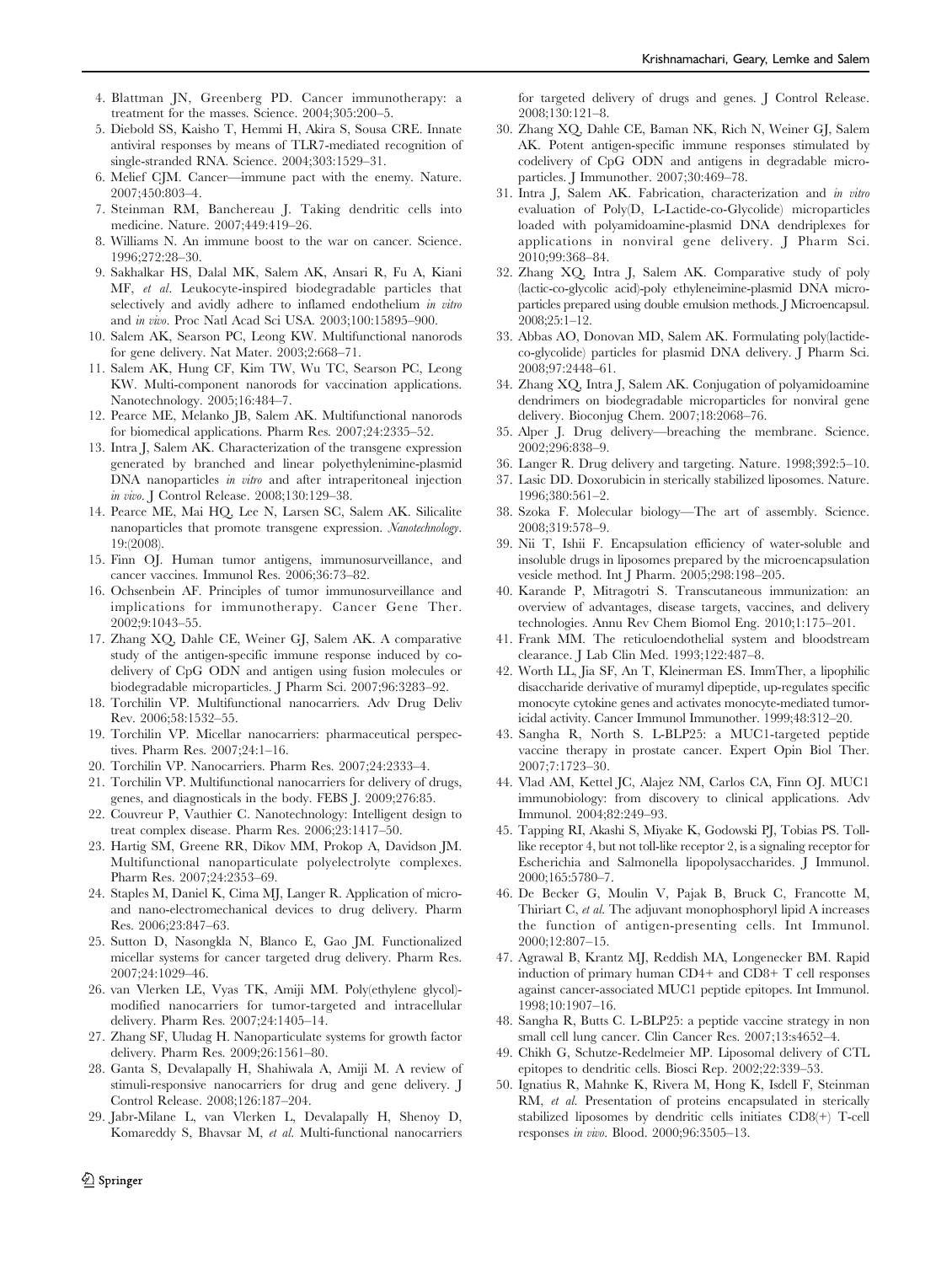- <span id="page-18-0"></span>51. Faham A, Bennett D, Altin JG. Liposomal Ag engrafted with peptides of sequence derived from HMGB1 induce potent Agspecific and anti-tumour immunity. Vaccine. 2009;27:5846–54.
- 52. van Broekhoven CL, Parish CR, Demangel C, Britton WJ, Altin JG. Targeting dendritic cells with antigen-containing liposomes: a highly effective procedure for induction of antitumor immunity and for tumor immunotherapy. Cancer Res. 2004;64:4357–65.
- 53. Li S, Rizzo MA, Bhattacharya S, Huang L. Characterization of cationic lipid-protamine-DNA (LPD) complexes for intravenous gene delivery. Gene Ther. 1998;5:930–7.
- 54. Lv H, Zhang S, Wang B, Cui S, Yan J. Toxicity of cationic lipids and cationic polymers in gene delivery. J Control Release. 2006;114:100–9.
- 55. Sakurai F, Terada T, Yasuda K, Yamashita F, Takakura Y, Hashida M. The role of tissue macrophages in the induction of proinflammatory cytokine production following intravenous injection of lipoplexes. Gene Ther. 2002;9:1120–6.
- 56. Rudginsky S, Siders W, Ingram L, Marshall J, Scheule R, Kaplan J. Antitumor activity of cationic lipid complexed with immunostimulatory DNA. Mol Ther. 2001;4:347–55.
- 57. Gursel I, Gursel M, Ishii KJ, Klinman DM. Sterically stabilized cationic liposomes improve the uptake and immunostimulatory activity of CpG oligonucleotides. J Immunol. 2001;167:3324–8.
- 58. de Jong S, Chikh G, Sekirov L, Raney S, Semple S, Klimuk S, et al. Encapsulation in liposomal nanoparticles enhances the immunostimulatory, adjuvant and anti-tumor activity of subcutaneously administered CpG ODN. Cancer Immunol Immunother. 2007;56:1251–64.
- 59. Gonzalez R, Hutchins L, Nemunaitis J, Atkins M, Schwarzenberger PO. Phase 2 trial of Allovectin-7 in advanced metastatic melanoma. Melanoma Res. 2006;16:521–6.
- 60. Bedikian AY, Del Vecchio M. Allovectin-7 therapy in metastatic melanoma. Expert Opin Biol Ther. 2008;8:839–44.
- 61. Krishnan L, Sprott GD. Archaeosome adjuvants: immunological capabilities and mechanism(s) of action. Vaccine. 2008;26:2043–55.
- 62. Bligh EG, Dyer WJ. A rapid method of total lipid extraction and purification. Can J Biochem Physiol. 1959;37:911–7.
- 63. Omri A, Makabi-Panzu B, Agnew BJ, Sprott GD, Patel GB. Influence of coenzyme Q10 on tissue distribution of archaeosomes, and pegylated archaeosomes, administered to mice by oral and intravenous routes. J Drug Target. 2000;7:383–92.
- 64. Krishnan L, Dennis Sprott G. Archaeosomes as self-adjuvanting delivery systems for cancer vaccines. J Drug Target. 2003;11:515–24.
- 65. Krishnan L, Sad S, Patel GB, Sprott GD. Archaeosomes induce enhanced cytotoxic T lymphocyte responses to entrapped soluble protein in the absence of interleukin 12 and protect against tumor challenge. Cancer Res. 2003;63:2526–34.
- 66. Krishnan L, Sad S, Patel GB, Sprott GD. Archaeosomes induce long-term CD8+ cytotoxic T cell response to entrapped soluble protein by the exogenous cytosolic pathway, in the absence of CD4+ T cell help. J Immunol. 2000;165:5177–85.
- 67. Sprott GD, Dicaire CJ, Cote JP, Whitfield DM. Adjuvant potential of archaeal synthetic glycolipid mimetics critically depends on the glyco head group structure. Glycobiology. 2008;18:559–65.
- 68. Patel GB, Omri A, Deschatelets L, Sprott GD. Safety of archaeosome adjuvants evaluated in a mouse model. J Liposome Res. 2002;12:353–72.
- 69. Reddy R, Zhou F, Huang L, Carbone F, Bevan M, Rouse BT. pH sensitive liposomes provide an efficient means of sensitizing target cells to class I restricted CTL recognition of a soluble protein. J Immunol Meth. 1991;141:157–63.
- 70. Harding CV, Collins DS, Slot JW, Geuze HJ, Unanue ER. Liposome-encapsulated antigens are processed in lysosomes, recycled, and presented to T cells. Cell. 1991;64:393–401.
- 71. Alving CR, Koulchin V, Glenn GM, Rao M. Liposomes as carriers of peptide antigens: induction of antibodies and cytotoxic T lymphocytes to conjugated and unconjugated peptides. Immunol Rev. 1995;145:5–31.
- 72. Nakanishi M, Uchida T, Sugawa H, Ishiura M, Okada Y. Efficient introduction of contents of liposomes into cells using HVJ (Sendai virus). Exp Cell Res. 1985;159:399–409.
- 73. Mizuguchi H, Nakanishi M, Nakanishi T, Nakagawa T, Nakagawa S, Mayumi T. Application of fusogenic liposomes containing fragment A of diphtheria toxin to cancer therapy. Br J Cancer. 1996;73:472–6.
- 74. Nakanishi M, Mizuguchia H, Ashihara K, Senda T, Akuta T, Okabe J, et al. Gene transfer vectors based on Sendai virus. J Control Release. 1998;54:61–8.
- 75. Yoshikawa T, Okada N, Tsujino M, Gao JQ, Hayashi A, Tsutsumi Y, et al. Vaccine efficacy of fusogenic liposomes containing tumor cell-lysate against murine B16BL6 melanoma. Biol Pharm Bull. 2006;29:100–4.
- 76. Plotkin SL, Plotkin SA. A short history of vaccines. In: Plotkin S, Orenstein W, editors. vaccines. Philadelphia: WB Saunders Company; 2004. p. 1–15.
- 77. Speiser DE, Miranda R, Zakarian A, Bachmann MF, McKall-Faienza K, Odermatt B, et al. Self antigens expressed by solid tumors Do not efficiently stimulate naive or activated T cells: implications for immunotherapy. J Exp Med. 1997;186: 645–53.
- 78. Arlen PM, Pazdur M, Skarupa L, Rauckhorst M, Gulley JL. A randomized phase II study of docetaxel alone or in combination with PANVAC-V (vaccinia) and PANVAC-F (fowlpox) in patients with metastatic breast cancer (NCI 05-C-0229). Clin Breast Cancer. 2006;7:176–9.
- 79. Gulley JL, Arlen PM, Madan RA, Tsang KY, Pazdur MP, Skarupa L, et al. Immunologic and prognostic factors associated with overall survival employing a poxviral-based PSA vaccine in metastatic castrate-resistant prostate cancer. Cancer Immunol Immunother. (2009).
- 80. Amato RJ. 5T4-modified vaccinia Ankara: progress in tumorassociated antigen-based immunotherapy. Expert Opin Biol Ther. 2010;10:281–7.
- 81. Harrop R, Ryan MG, Myers KA, Redchenko I, Kingsman SM, Carroll MW. Active treatment of murine tumors with a highly attenuated vaccinia virus expressing the tumor associated antigen 5 T4 (TroVax) is CD4+ T cell dependent and antibody mediated. Cancer Immunol Immunother. 2006;55:1081–90.
- 82. Huang X, Yang Y. Innate immune recognition of viruses and viral vectors. Hum Gene Ther. 2009;20:293–301.
- 83. Peruzzi D, Dharmapuri S, Cirillo A, Bruni BE, Nicosia A, Cortese R, et al. A novel chimpanzee serotype-based adenoviral vector as delivery tool for cancer vaccines. Vaccine. 2009;27:1293–300.
- 84. Ludwig C, Wagner R. Virus-like particles-universal molecular toolboxes. Curr Opin Biotechnol. 2007;18:537–45.
- 85. Deml L, Speth C, Dierich MP, Wolf H, Wagner R. Recombinant HIV-1 Pr55gag virus-like particles: potent stimulators of innate and acquired immune responses. Mol Immunol. 2005;42:259–77.
- 86. Marsac D, Loirat D, Petit C, Schwartz O, Michel ML. Enhanced presentation of major histocompatibility complex class I-restricted human immunodeficiency virus type 1 (HIV-1) Gag-specific epitopes after DNA immunization with vectors coding for vesicular stomatitis virus glycoprotein-pseudotyped HIV-1 Gag particles. J Virol. 2002;76:7544–53.
- 87. Villa LL, Costa RL, Petta CA, Andrade RP, Ault KA, Giuliano AR, et al. Prophylactic quadrivalent human papillomavirus (types 6, 11, 16, and 18) L1 virus-like particle vaccine in young women: a randomised double-blind placebo-controlled multicentre phase II efficacy trial. Lancet Oncol. 2005;6:271–8.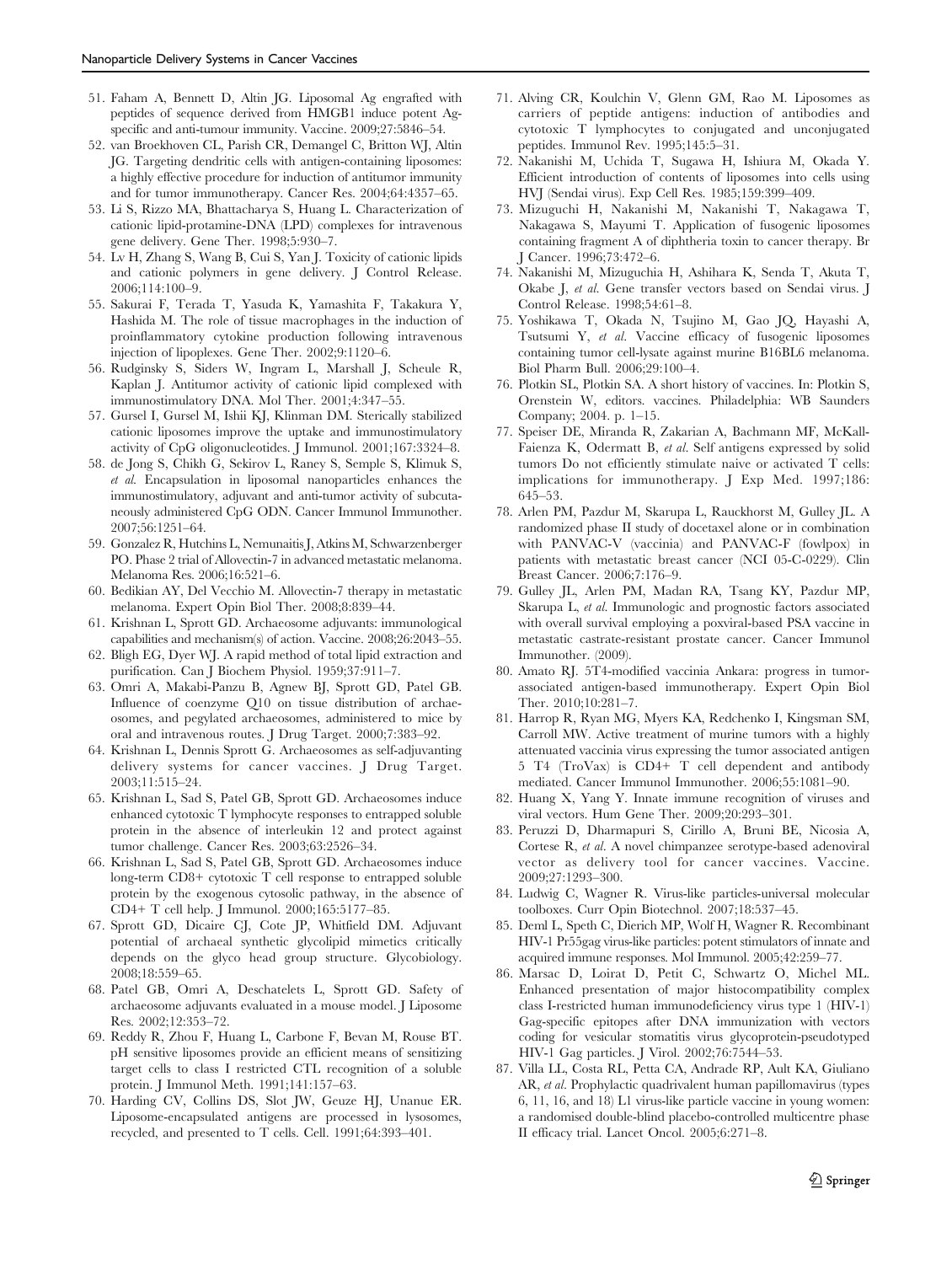- <span id="page-19-0"></span>88. Garland SM, Hernandez-Avila M, Wheeler CM, Perez G, Harper DM, Leodolter S, et al. Quadrivalent vaccine against human papillomavirus to prevent anogenital diseases. N Engl J Med. 2007;356:1928–43.
- 89. Adamina M, Guller U, Bracci L, Heberer M, Spagnoli GC, Schumacher R. Clinical applications of virosomes in cancer immunotherapy. Expert Opin Biol Ther. 2006;6:1113–21.
- 90. Zurbriggen R. Immunostimulating reconstituted influenza virosomes. Vaccine. 2003;21:921–4.
- 91. Schumacher R, Adamina M, Zurbriggen R, Bolli M, Padovan E, Zajac P, et al. Influenza virosomes enhance class I restricted CTL induction through CD4+ T cell activation. Vaccine. 2004;22:714– 23.
- 92. Wiedermann U, Wiltschke C, Jasinska J, Kundi M, Zurbriggen R, Garner-Spitzer E, et al. A virosomal formulated Her-2/neu multi-peptide vaccine induces Her-2/neu-specific immune responses in patients with metastatic breast cancer: a phase I study. Breast Cancer Res Treat. 2010;119:673–83.
- 93. Amacker M, Engler O, Kammer AR, Vadrucci S, Oberholzer D, Cerny A, et al. Peptide-loaded chimeric influenza virosomes for efficient in vivo induction of cytotoxic T cells. Int Immunol. 2005;17:695–704.
- 94. Schumacher R, Amacker M, Neuhaus D, Rosenthal R, Groeper C, Heberer M, et al. Efficient induction of tumoricidal cytotoxic T lymphocytes by HLA-A0201 restricted, melanoma associated, L(27)Melan-A/MART-1(26-35) peptide encapsulated into virosomes in vitro. Vaccine. 2005;23:5572–82.
- 95. Li Q, Gao JQ, Qiu LY, Cui FD, Jin Y. Enhanced immune responses induced by vaccine using Sendai virosomes as carrier. Int J Pharm. 2007;329:117–21.
- 96. Gupta RK, Chang AC, Siber GR. Biodegradable polymer microspheres as vaccine adjuvants and delivery systems. Modulation Immune Response Vaccine Antigens. 1998;92:63–78.
- 97. Hedley ML, Curley J, Urban R. Microspheres containing plasmid-encoded antigens elicit cytotoxic T-cell responses. Nat Med. 1998;4:365–8.
- 98. Helson R, Olszewska W, Singh M, Megede JZ, Melero JA, Hagan DO, et al. Polylactide-co-glycolide (PLG) microparticles modify the immune response to DNA vaccination. Vaccine. 2008;26:753–61.
- 99. Lassalle V, Ferreira ML. PLA nano- and microparticles for drug delivery: An overview of the methods of preparation. Macromol Biosci. 2007;7:767–83.
- 100. Krishnamachari Y, Madan P, Lin SS. Development of pH- and time-dependent oral microparticles to optimize budesonide delivery to ileum and colon. Int J Pharm. 2007;338:238–47.
- 101. Kumar PS, Ramakrishna S, Saini TR, Diwan PV. Influence of microencapsulation method and peptide loading on formulation of poly(lactide-co-glycolide) insulin nanoparticles. Pharmazie. 2006;61:613–7.
- 102. Mundargi RC, Babu VR, Rangaswamy V, Patel P, Aminabhavi TM. Nano/micro technologies for delivering macromolecular therapeutics using poly(D, L-lactide-co-glycolide) and its derivatives. J Control Release. 2008;125:193–209.
- 103. Pean JM, Venier-Julienne MC, Boury F, Menei P, Denizot B, Benoit JP. NGF release from poly(D, L-lactide-co-glycolide) microspheres. Effect of some formulation parameters on encapsulated NGF stability. J Control Release. 1998;56:175–87.
- 104. Raghuvanshi RS, Katare YK, Lalwani K, Ali MM, Singh O, Panda AK. Improved immune response from biodegradable polymer particles entrapping tetanus toxoid by use of different immunization protocol and adjuvants. Int J Pharm. 2002;245:109–21.
- 105. Román BS, Irache JM, Gómez S, Tsapis N, Gamazo C, Espuelas MS. Co-encapsulation of an antigen and CpG oligonu-

cleotides into PLGA microparticles by TROMS technology. Eur J Pharm Biopharm. 2008;70:98–108.

- 106. Singh M, O'Hagan DT. Recent advances in vaccine adjuvants. Pharm Res. 2002;19:715–28.
- 107. Kovacsovics-Bankowski M, Rock KL. A phagosome-to-cytosol pathway for exogenous antigens presented on MHC class I molecules. Science. 1995;267:243–6.
- 108. Waeckerle-Men Y, Groettrup M. PLGA microspheres for improved antigen delivery to dendritic cells as cellular vaccines. Adv Drug Deliv Rev. 2005;57:475–82.
- 109. Nikou KN, Stivaktakis N, Avgoustakis K, Sotiropoulou PA, Perez SA, Baxevanis CN, et al. A HER-2/neu peptide admixed with PLA microspheres induces a Th1-biased immune response in mice. Biochim Biophys Acta. 2005;1725:182–9.
- 110. Men Y, Audran R, Thomasin C, Eberl G, Demotz S, Merkle HP, et al. MHC class I- and class II-restricted processing and presentation of microencapsulated antigens. Vaccine. 1999;17: 1047–56.
- 111. O'Hagan DT, Jeffery H, Davis SS. Long-term antibody responses in mice following subcutaneous immunization with ovalbumin entrapped in biodegradable microparticles. Vaccine. 1993;11:965–9.
- 112. Uchida T, Martin S, Foster TP, Wardley RC, Grimm S. Dose and load studies for subcutaneous and oral delivery of poly (lactide-co-glycolide) microspheres containing ovalbumin. Pharm Res. 1994;11:1009–15.
- 113. Igartua M, Hernandez RM, Esquisabel A, Gascon AR, Calvo MB, Pedraz JL. Enhanced immune response after subcutaneous and oral immunization with biodegradable PLGA microspheres. J Control Release. 1998;56:63–73.
- 114. Zhang XQ, Dahle CE, Baman NK, Rich N, Weiner GJ, Salem AK. Potent antigen-specific immune responses stimulated by codelivery of CpG ODN and antigens in degradable microparticles. J Immunother. 2007;30:469–78.
- 115. Elamanchili P, Lutsiak CM, Hamdy S, Diwan M, Samuel J. "Pathogen-mimicking" nanoparticles for vaccine delivery to dendritic cells. J Immunother. 2007;30:378–95.
- 116. Goforth R, Salem AK, Zhu X, Miles S, Zhang XQ, Lee JH, et al. Immune stimulatory antigen loaded particles combined with depletion of regulatory T-cells induce potent tumor specific immunity in a mouse model of melanoma. Cancer Immunol Immunother. 2009;58:517–30.
- 117. Hamdy S, Molavi O, Ma Z, Haddadi A, Alshamsan A, Gobti Z, et al. Co-delivery of cancer-associated antigen and Toll-like receptor 4 ligand in PLGA nanoparticles induces potent CD8+ T cell-mediated anti-tumor immunity. Vaccine. 2008;26:5046–57.
- 118. Mattheolabakis G, Lagoumintzis G, Panagi Z, Papadimitriou E, Partidos CD, Avgoustakis K. Transcutaneous delivery of a nanoencapsulated antigen: induction of immune responses. Int J Pharm. 2010;385:187–93.
- 119. Dominguez AL, Lustgarten J. Targeting the tumor microenvironment with anti-neu/anti-CD40 conjugated nanoparticles for the induction of antitumor immune responses. Vaccine. 2010;28:1383–90.
- 120. O'Hagan DT, Singh M, Ulmer JB. Microparticle-based technologies for vaccines. Methods. 2006;40:10–9.
- 121. Johansen P, Martinez Gomez JM, Gander B. Development of synthetic biodegradable microparticulate vaccines: a roller coaster story. Expert Rev Vaccines. 2007;6:471–4.
- 122. Standley SM, Kwon YJ, Murthy N, Kunisawa J, Shastri N, Guillaudeu SJ, et al. Acid-degradable particles for protein-based vaccines: enhanced survival rate for tumor-challenged mice using ovalbumin model. Bioconjug Chem. 2004;15:1281–8.
- 123. Cohen JA, Beaudette TT, Tseng WW, Bachelder EM, Mende I, Engleman EG, et al. T-cell activation by antigen-loaded pH-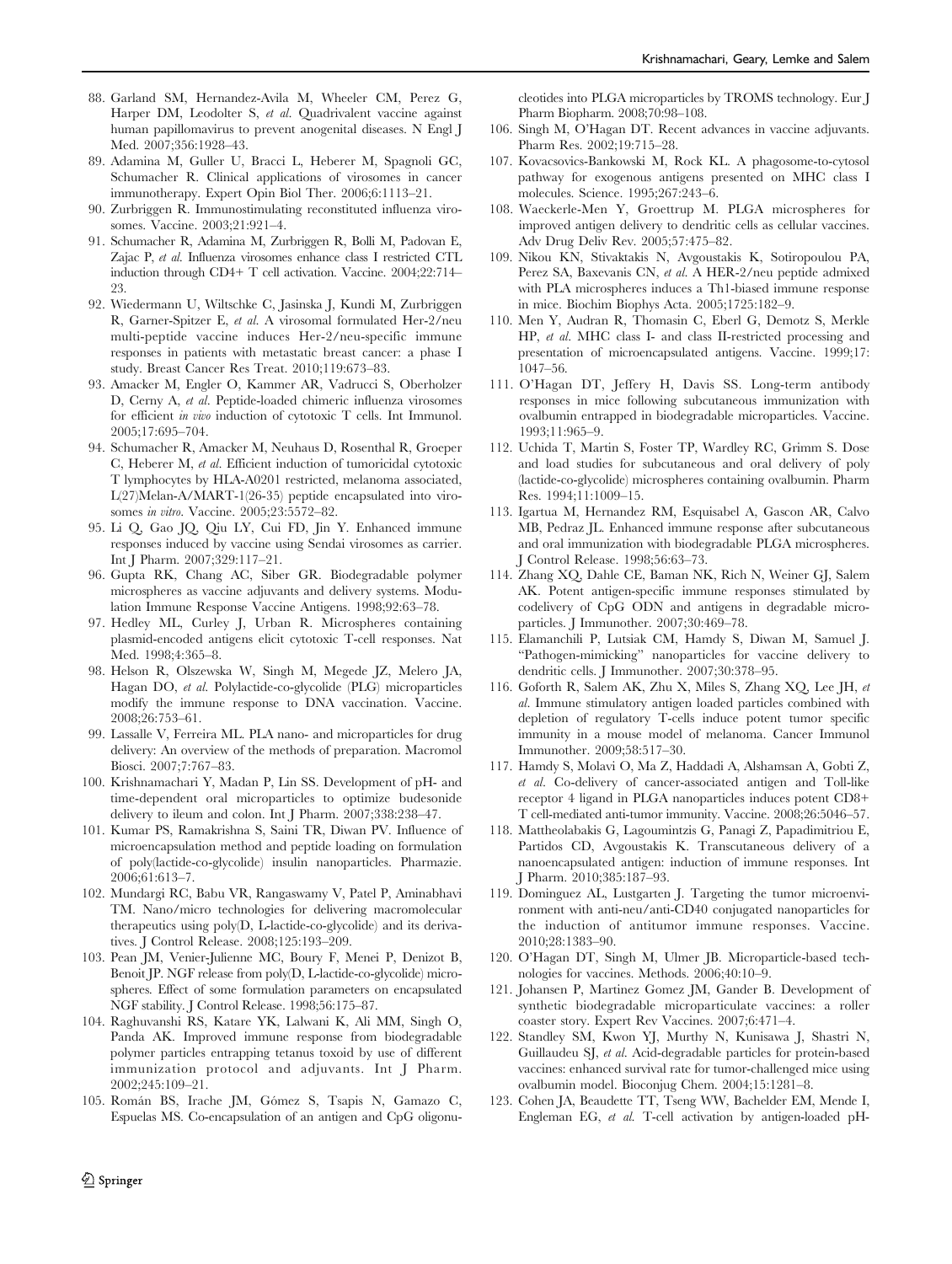<span id="page-20-0"></span>sensitive hydrogel particles in vivo: the effect of particle size. Bioconjug Chem. 2009;20:111–9.

- 124. Beaudette TT, Bachelder EM, Cohen JA, Obermeyer AC, Broaders KE, Frechet JM, et al. in vivo studies on the effect of coencapsulation of CpG DNA and antigen in acid-degradable microparticle vaccines. Mol Pharm. 2009;6:1160–9.
- 125. Facts & Statistics, 2009, American Brain Tumor Association, Des Plaines, IL, 2009.
- 126. Fakhrai H, Dorigo O, Shawler DL, Lin H, Mercola D, Black KL, et al. Eradication of established intracranial rat gliomas by transforming growth factor beta antisense gene therapy. Proc Natl Acad Sci USA. 1996;93:2909–14.
- 127. Maggard M, Meng L, Ke B, Allen R, Devgan L, Imagawa DK. Antisense TGF-beta2 immunotherapy for hepatocellular carcinoma: treatment in a rat tumor model. Ann Surg Oncol. 2001;8:32–7.
- 128. Schlingensiepen KH, Schlingensiepen R, Steinbrecher A, Hau P, Bogdahn U, Fischer-Blass B, et al. Targeted tumor therapy with the TGF-beta 2 antisense compound AP 12009. Cytokine Growth Factor Rev. 2006;17:129–39.
- 129. Liu Y, Wang Q, Kleinschmidt-DeMasters BK, Franzusoff A, Ng KY, Lillehei KO. TGF-beta2 inhibition augments the effect of tumor vaccine and improves the survival of animals with preestablished brain tumors. J Neurooncol. 2007;81:149–62.
- 130. Kreuter J. Nanoparticulate systems for brain delivery of drugs. Adv Drug Deliv Rev. 2001;47:65–81.
- 131. Lockman PR, Mumper RJ, Khan MA, Allen DD. Nanoparticle technology for drug delivery across the blood-brain barrier. Drug Dev Ind Pharm. 2002;28:1–13.
- 132. Vauthier C, Dubernet C, Fattal E, Pinto-Alphandary H, Couvreur P. Poly(alkylcyanoacrylates) as biodegradable materials for biomedical applications. Adv Drug Deliv Rev. 2003;55:519–48.
- 133. Yang SC, Ge HX, Hu Y, Jiang XQ, Yang CZ. Doxorubicinloaded poly(butylcyanoacrylate) nanoparticles produced by emulsifier-free emulsion polymerization. J Appl Polym Sci. 2000;78:517–26.
- 134. Soma CE, Dubernet C, Bentolila D, Benita S, Couvreur P. Reversion of multidrug resistance by co-encapsulation of doxorubicin and cyclosporin A in polyalkylcyanoacrylate nanoparticles. Biomaterials. 2000;21:1–7.
- 135. Soma CE, Dubernet C, Barratt G, Nemati F, Appel M, Benita S, et al. Ability of doxorubicin-loaded nanoparticles to overcome multidrug resistance of tumor cells after their capture by macrophages. Pharm Res. 1999;16:1710–6.
- 136. Schneider T, Becker A, Ringe K, Reinhold A, Firsching R, Sabel BA. Brain tumor therapy by combined vaccination and antisense oligonucleotide delivery with nanoparticles. J Neuroimmunol. 2008;195:21–7.
- 137. Alyautdin RN, Tezikov EB, Ramge P, Kharkevich DA, Begley DJ, Kreuter J. Significant entry of tubocurarine into the brain of rats by adsorption to polysorbate 80-coated polybutylcyanoacrylate nanoparticles: an in situ brain perfusion study. J Microencapsul. 1998;15:67–74.
- 138. Kreuter J, Alyautdin RN, Kharkevich DA, Ivanov AA. Passage of peptides through the blood-brain barrier with colloidal polymer particles (nanoparticles). Brain Res. 1995;674:171–4.
- 139. Schroder U, Sabel BA. Nanoparticles, a drug carrier system to pass the blood-brain barrier, permit central analgesic effects of i. v. dalargin injections. Brain Res. 1996;710:121–4.
- 140. Kreuter J, Petrov VE, Kharkevich DA, Alyautdin RN. Influence of the type of surfactant on the analgesic effects in duced by the peptide dalargin after its delivery across the blood-brain barrier using surfactant-coated nanoparticles. J Control Release. 1997;49:81–7.
- 141. Schroeder U, Sommerfeld P, Ulrich S, Sabel BA. Nanoparticle technology for delivery of drugs across the blood-brain barrier. J Pharm Sci. 1998;87:1305–7.
- 142. Schroeder U, Sommerfeld P, Sabel BA. Efficacy of oral dalarginloaded nanoparticle delivery across the blood-brain barrier. Peptides. 1998;19:777–80.
- 143. Gulyaev AE, Gelperina SE, Skidan IN, Antropov AS, Kivman GY, Kreuter J. Significant transport of doxorubicin into the brain with polysorbate 80-coated nanoparticles. Pharm Res. 1999;16:1564–9.
- 144. Schlingensiepen KH, Fischer-Blass B, Schmaus S, Ludwig S. Antisense therapeutics for tumor treatment: the TGF-beta2 inhibitor AP 12009 in clinical development against malignant tumors. Recent Results Cancer Res. 2008;177:137–50.
- 145. Kaul G, Amiji M. Long-circulating poly(ethylene glycol)-modified gelatin nanoparticles for intracellular delivery. Pharm Res. 2002;19:1061–7.
- 146. Kreuter J. Nanoparticulate systems in drug delivery and targeting. J Drug Target. 1995;3:171-3.
- 147. Coester C, Nayyar P, Samuel J. In vitro uptake of gelatin nanoparticles by murine dendritic cells and their intracellular localisation. Eur J Pharm Biopharm. 2006;62:306–14.
- 148. Bourquin C, Anz D, Zwiorek K, Lanz AL, Fuchs S, Weigel S, et al. Targeting CpG oligonucleotides to the lymph node by nanoparticles elicits efficient antitumoral immunity. J Immunol. 2008;181:2990–8.
- 149. Makidon PE, Bielinska AU, Nigavekar SS, Janczak KW, Knowlton J, Scott AJ, et al. Pre-clinical evaluation of a novel nanoemulsion-based hepatitis B mucosal vaccine. PLoS ONE. 2008;3:e2954.
- 150. Bielinska AU, Janczak KW, Landers JJ, Markovitz DM, Montefiori DC, Baker Jr JR. Nasal immunization with a recombinant HIV gp120 and nanoemulsion adjuvant produces Th1 polarized responses and neutralizing antibodies to primary HIV type 1 isolates. AIDS Res Hum Retroviruses. 2008;24:271–81.
- 151. Huang MH, Huang CY, Lin SC, Chen JH, Ku CC, Chou AH, et al. Enhancement of potent antibody and T-cell responses by a single-dose, novel nanoemulsion-formulated pandemic influenza vaccine. Microbes Infect. 2009;11:654–60.
- 152. Shi R, Hong L, Wu D, Ning X, Chen Y, Lin T, et al. Enhanced immune response to gastric cancer specific antigen Peptide by coencapsulation with CpG oligodeoxynucleotides in nanoemulsion. Cancer Biol Ther. 2005;4:218–24.
- 153. Ge W, Sui YF, Wu DC, Sun YJ, Chen GS, Li ZS, et al. MAGE-1/ Heat shock protein 70/MAGE-3 fusion protein vaccine in nanoemulsion enhances cellular and humoral immune responses to MAGE-1 or MAGE-3 in vivo. Cancer Immunol Immunother. 2006;55:841–9.
- 154. Ge W, Sun YJ, Li Y, Zhang SH, Zhang XM, Huang Y, et al. Antitumor immune responses of nanoemulsion-encapsulated MHS vaccine. Xi Bao Yu Fen Zi Mian Yi Xue Za Zhi. 2008;24:457–60.
- 155. Ge W, Hu PZ, Huang Y, Wang XM, Zhang XM, Sun YJ, et al. The antitumor immune responses induced by nanoemulsionencapsulated MAGE1-HSP70/SEA complex protein vaccine following different administration routes. Oncol Rep. 2009;22:915–20.
- 156. Ge W, Li Y, Li ZS, Zhang SH, Sun YJ, Hu PZ, et al. The antitumor immune responses induced by nanoemulsionencapsulated MAGE1-HSP70/SEA complex protein vaccine following peroral administration route. Cancer Immunol Immunother. 2009;58:201–8.
- 157. Hang QL, Ding J, Gong AC, Yu ZC, Qiao TD, Chen BJ, et al. Screening of bioactive peptide that mimic the epitope of gastric cancer associated antigen. Xi Bao Yu Fen Zi Mian Yi Xue Za Zhi. 2003;19:308–10.